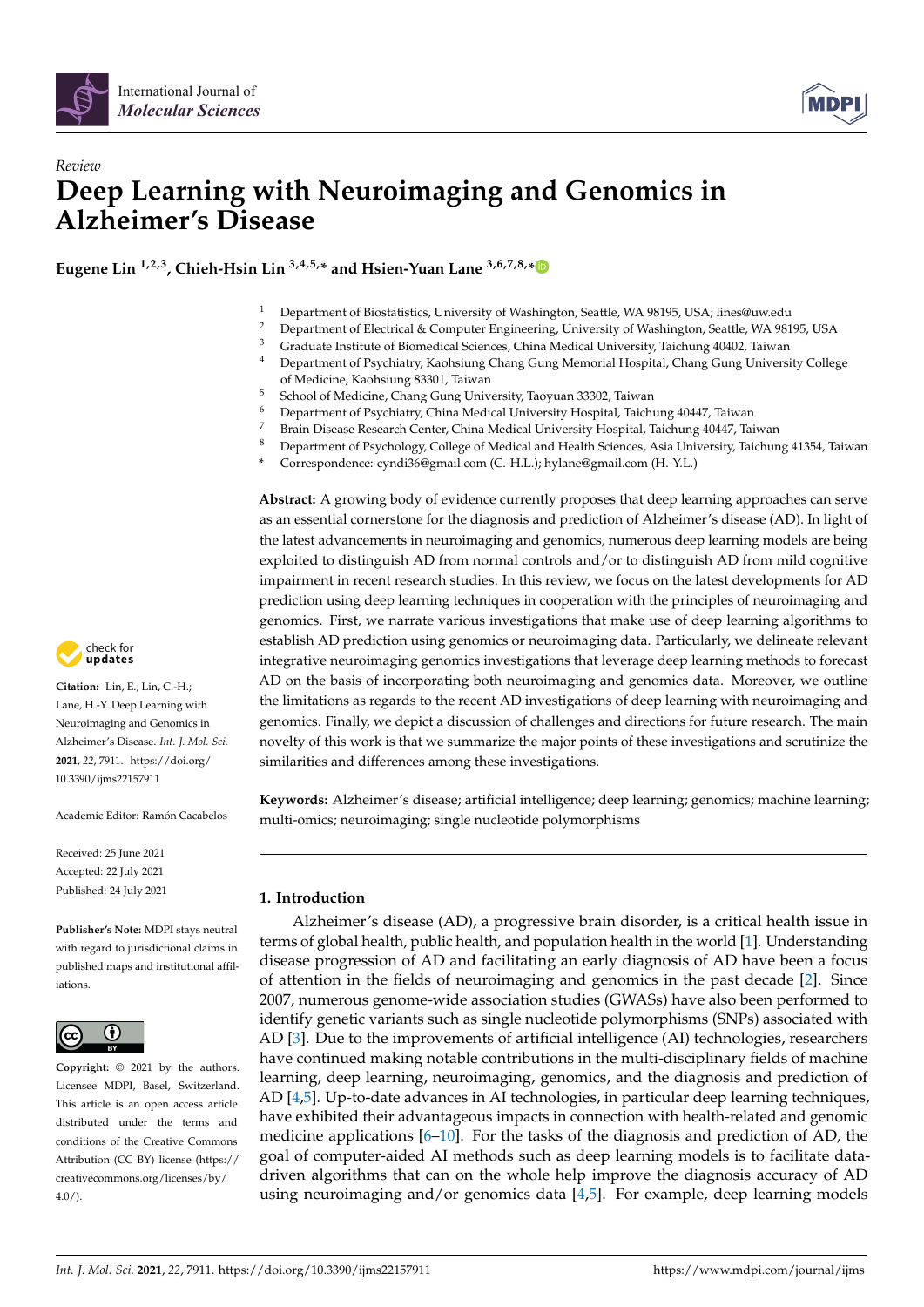such as convolutional neural networks (CNNs) have been utilized to detect AD using neuroimaging data such as magnetic resonance imaging (MRI) images [\[4](#page-16-3)[,5\]](#page-16-4). Therefore, it has been suggested that deep learning models play a key role in the diagnosis and prediction of AD in the future studies as these promising approaches can be easily applied to numerous data formats with neuroimaging and genomics [\[4](#page-16-3)[,5\]](#page-16-4).

Deep learning models typically exploit multiple layers of abstraction to determine hierarchical portrayals in the raw data, in which the whole process intends to detect and extract high-level features from the raw data [\[11–](#page-16-7)[13\]](#page-16-8). In other words, in order to build up the hierarchical representation, deep learning models perform data-driven strategies using deep artificial neural networks with multiple layers, instead of using artificial neural networks with only a single layer [\[13](#page-16-8)[,14\]](#page-16-9). Deep learning models have accomplished a wide range of experiments for the tasks of the diagnosis and prediction of AD using the state-of-the-art computing technologies (i.e., general-purpose computing on graphics processing units (GPUs)) [\[4,](#page-16-3)[5\]](#page-16-4). For the purpose of handling the challenging difficulties we face currently for the tasks of the diagnosis and prediction of AD, there is an enormous need for utilizing deep learning models such as the CNN model for multiple data types such as neuroimaging and/or genomics data [\[4](#page-16-3)[,5\]](#page-16-4). With recent advances in computer software and hardware techniques, deep learning models possess a tremendous potential to be leveraged to identify AD from normal controls and/or to identify AD from mild cognitive impairment [\[4](#page-16-3)[,5\]](#page-16-4).

Here, in the context of deep learning models, we depict various research studies with the focus on AD prediction using neuroimaging and genomics data. We primarily focus on AD prediction using a wide variety of deep learning models as, to our knowledge, this is one of the hot topics in the multi-disciplinary fields of deep learning, AD prediction, neuroimaging, and genomics. Consequently, biological and/or clinical implications from this topic could then serve as a basis for future research in AD prediction with neuroimaging and genomics using deep learning models. Additionally, we describe the limitations in these research studies and summarize a discussion of future challenges and problems. Although this review does not present the full set of relevant research investigations reported in the literature, it nonetheless indicates a synthesis of those that can markedly contribute to global, public, and population health-oriented studies in AD prediction with neuroimaging and genomics using deep learning models in the near to mid-term future.

# **2. Methods**

In this review, we first conducted a comprehensive search of the electronic PubMed and Google Scholar databases (2016-present) using key words such as "deep learning," "Alzheimer's disease," "genomics," "genetics," "neuroimaging," and "imaging". Then, we manually screened the obtained articles with a specific focus on AD, deep learning models, genomics, neuroimaging, and neuroimaging genomics. Figure S1 presents the preferred reporting items for systematic reviews and meta-analyses (PRISMA) flow diagram based on previous literature [\[15\]](#page-16-10).

While this review does not intend to cover all related studies in an exhaustive manner, it nevertheless is representative of the general trend for current research on genomics, neuroimaging, and neuroimaging genomics for AD prediction using deep learning models.

#### **3. Deep Learning Models**

The initial concept of deep learning models has a long history dating back at least two decades with an aim to use the idea of multiple processing layers (i.e., multiple levels of abstraction) [\[6\]](#page-16-5). However, it was infeasible for large-scale applications in the beginning due to the intense computational time needed to perform the task. After the advent of GPUs around 2009, multiple processing layers in deep learning models can then be computed at least 10 to 20 times faster [\[16\]](#page-16-11). Since then, deep learning models have become a focus of attention in a wide variety of research areas. Remarkably, deep learning models have become state of the art in the fields of computer vision and natural language processing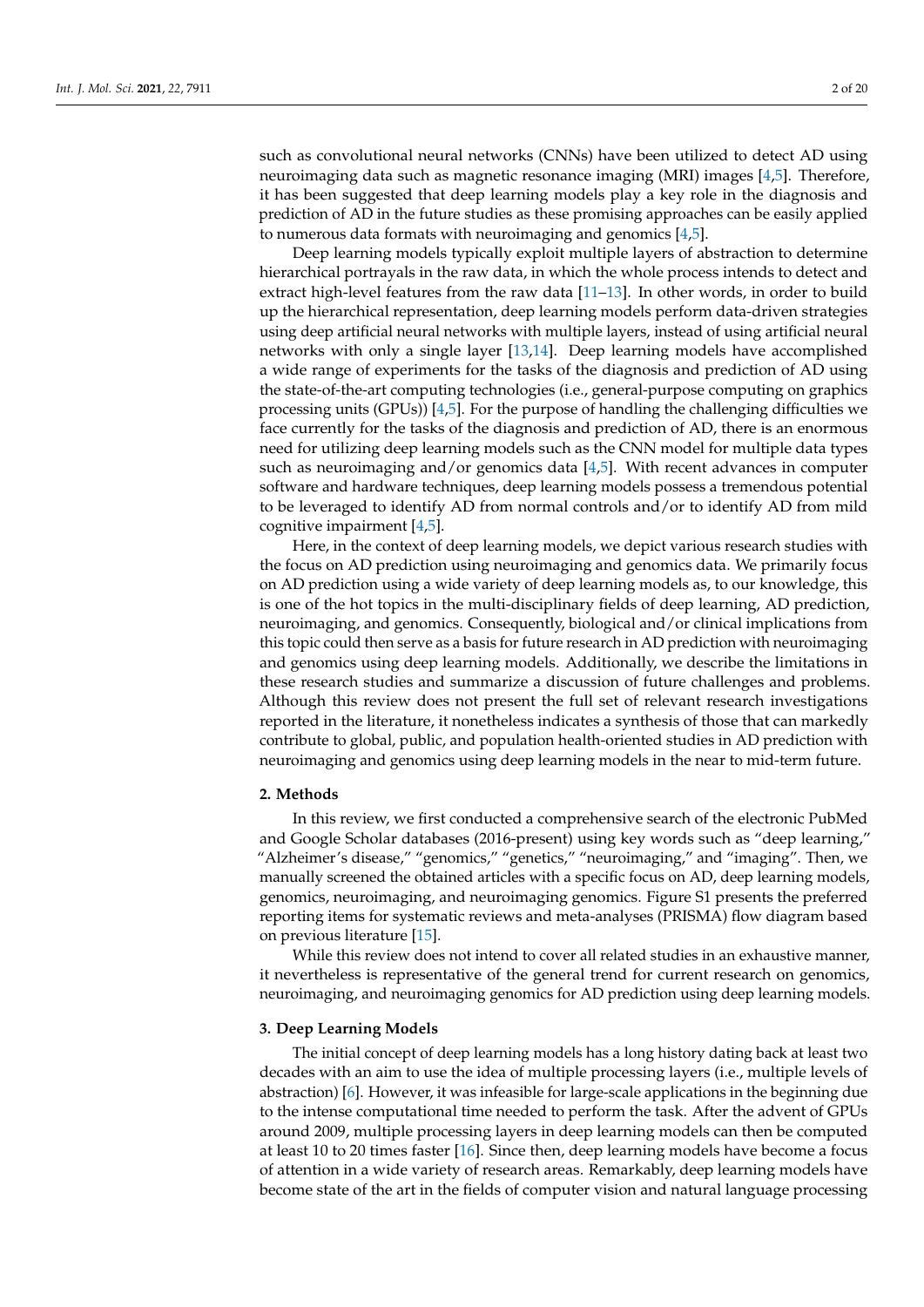where enormous accomplishments have been achieved  $[17,18]$  $[17,18]$ . Due to the fact that a flood of investigations have been conducted using a wide variety of variants of deep learning models in various fields of science and engineering, it is indeed challenging to catch up with the emerging direction [\[6\]](#page-16-5).  $\blacksquare$ 

Deep learning models provide the following merits. Firstly, in reference to the empirical experiments, deep learning models usually offer better performance than the traditional machine learning approaches [\[6\]](#page-16-5). Secondly, deep learning models can perform sampling tasks concurrently. As a result, they contribute to a significant speedup for processing big data (i.e., large-scale applications) [\[6\]](#page-16-5). Thirdly, deep learning models can process natural data in their original form without transforming them into internal representa-tions [\[6\]](#page-16-5). Moreover, deep learning models can normally provide the functionality of feature extraction in the deep learning model itself  $[4]$ .

# 3.1. Applications of Deep Learning Models

...<br>Deep learning models can be applied to a wide range of research areas, including Let the computer vision, image processing, natural language processing, speech processing, and computer vision, image processing, natural language processing, speech processing, and video processing, to name a few  $[6,17-20]$  $[6,17-20]$  $[6,17-20]$ . Additionally, deep learning models have been implemented in biomedical applications such as genomics, multi-omics, and medical<br>*imaging* [21, 24] imaging [\[21](#page-16-15)[–24\]](#page-16-16).

# *3.2. Variants of Deep Learning Models* (Figure 1). In this subsection, we introduce the following six variants:  $\theta$

There are a wide variety of deep learning-based models (namely variants of deep learning models) (Figure 1). In this subsection, we introduce the following six v[ari](#page-2-0)ants: fully connected neural networks (FNNs), convolutional neural networks (CNNs), generative adversarial networks (GANs), auto-encoders, deep belief networks (DBNs), and recurrent neural networks (RNNs). These variants were employed by the investigations which are depicted in this review. In addition, the reader can refer to recent reviews by Shrestha et al. [\[19\]](#page-16-17) and Zhou, S.K. et al. [\[21\]](#page-16-15) for other variants of deep learning models.

<span id="page-2-0"></span>

Adversarial Networks; RNNs = Recurrent Neural Networks. = Fully Connected Neural Networks; GANs = Generative Adversarial Networks; RNNs = Recurrent Neural Networks. **Figure 1.** Variants of deep learning models. CNNs = Convolutional Neural Networks; DBNs = Deep belief networks; FNN = Fully Connected Neural Networks; GANs = Generative

# <span id="page-2-1"></span>3.2.1. Fully Connected Neural Networks (FNNs)

The FNN model is the foundation of deep learning models that mainly comprise of fully connected (or dense) layers, where every unit/neuron in one layer is connected to every unit/neuron in the next layer [\[25\]](#page-16-18).

#### <span id="page-2-2"></span>3.2.2. Convolutional Neural Networks (CNNs)

The CNN model is a branch of deep learning models which mainly comprise of an input layer, hidden layers, and an output layer [\[26](#page-16-19)[,27\]](#page-17-0). In the CNN model, there are three main types of layers: convolutional layers, pooling layers, and fully connected layers [\[26](#page-16-19)[,27\]](#page-17-0). The convolutional layers are able to extract various features from an image. The pooling layers are suitable for reducing the size of the feature representation. The fully connected layers are capable of providing the non-linear combinations of the feature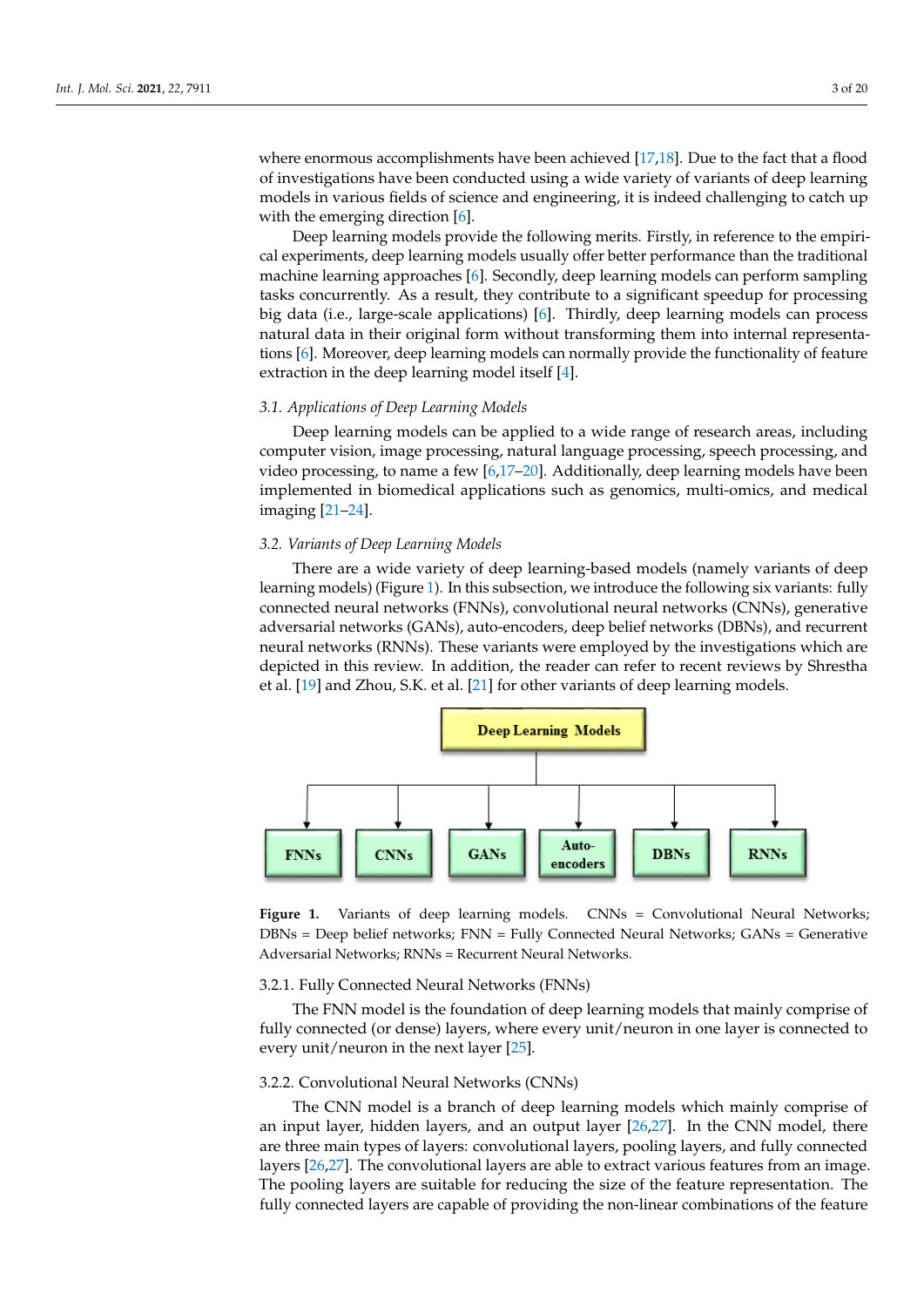representations. Initially, the CNN model was applied to the tasks of object recognition and classification for image, speech, or audio signal input in the fields of computer vision and natural language processing [\[26](#page-16-19)[,27\]](#page-17-0).

The residual CNN model, a variant of CNN, adopts a residual function to obtain residual representations/vectors and thereby to gain improved performance [\[28\]](#page-17-1). In computer vision applications, it is more effective to process residual representations/vectors than the original representations/vectors [\[28\]](#page-17-1).

#### <span id="page-3-1"></span>3.2.3. Generative Adversarial Networks (GANs)

Goodfellow et al. [\[29\]](#page-17-2) created the GAN model to perform an adversarial function using a form of generative models. Subsequently, the GAN model has become one of most prominent research areas in deep learning and is mainly applied in the field of computer vision and image processing (such as image generation) [\[30](#page-17-3)[,31\]](#page-17-4).

In brief, the GAN model consists of two key components, namely a generative network and a discriminative network [\[29\]](#page-17-2). While the generative network is trained to produce fake data in compliance with a latent variable, the discriminative network acquires both real and fake data to decide whether the data is real or not. Both the generative and discriminative networks accomplish an adversarial game against each other at the same time.

In order to cope with the instability of GAN training, Arjovsky et al. [\[32\]](#page-17-5) proposed the Wasserstein GAN model which utilizes a new distance metric function called the Earth-Mover distance (i.e., Wasserstein distance). On the other hand, the original GAN model employs the Jensen–Shannon divergence, which is theoretically impractical to evaluate the distance between two distributions if the distributions do not overlap [\[32\]](#page-17-5).

Additionally, a variant of the Wasserstein GAN model called the conditional Wasserstein GAN model is essentially portrayed as the Wasserstein GAN model by adding a gradient penalty term to obtain enhanced performance [\[32](#page-17-5)[,33\]](#page-17-6).

#### <span id="page-3-0"></span>3.2.4. Auto-Encoders

In essence, the auto-encoder model consists of an encoder unit and a decoder unit, where these two units are generally implemented using fully connected layers.

The variational auto-encoder model [\[34\]](#page-17-7) exemplifies a variant of the auto-encoder model. Fundamentally, the variational auto-encoder model only comprises an encoder unit and a decoder unit, without an adversarial network. The training goal of the encoder unit is to produce the mean and covariance of the Gaussian distribution to portray the variational distribution in the variational auto-encoder model [\[34\]](#page-17-7). Note that the variational auto-encoder model is not a variant of the GAN model.

The adversarial auto-encoder model [\[35\]](#page-17-8) also exemplifies a variant of the autoencoder model and represents a probabilistic/generative model. Essentially, the adversarial autoencoder model consists of a conventional auto-encoder and an adversarial network. In general, the training goal in the adversarial auto-encoder model is to match the latent data produced by the generative network module with a specific prior latent distribution. Note that the adversarial auto-encoder model is a variant of the GAN model. The adversarial auto-encoder model can be combined with the variational auto-encoder model to form the adversarial variational auto-encoder model [\[36\]](#page-17-9).

These three auto-encoder-based models (i.e., the variational auto-encoder, adversarial auto-encoder, and adversarial variational auto-encoder models) can be used as benchmarking algorithms when applying the auto-encoder model. It should be note that these three auto-encoder-based models are not the focus of this review.

# <span id="page-3-2"></span>3.2.5. Deep Belief Networks (DBNs)

In the field of deep learning, the DBN model is a branch of deep learning models that comprise of multiple layers of hidden/latent variables, and each layer gathers the correlation information among the activities of hidden/latent variables in the previous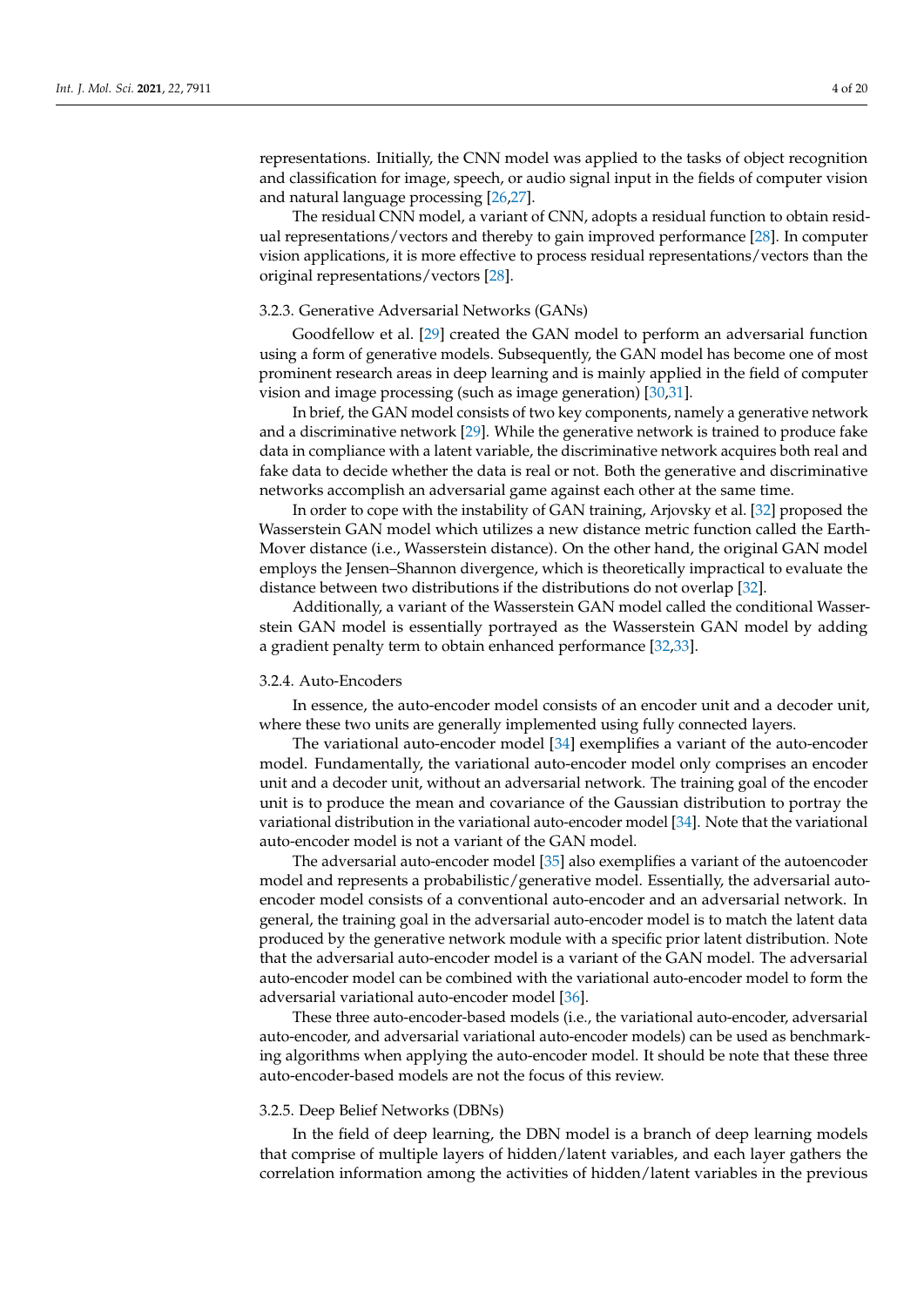layer [\[37,](#page-17-10)[38\]](#page-17-11). The building block for each layer can be a restricted Boltzmann machine, which is a two-way undirected graphical model [\[37](#page-17-10)[,38\]](#page-17-11).

A variant of DBN, referred to as a sparse-response deep belief network, was proposed by adopting the rate distortion theory, which encodes the original data into a sparse dataset with few bits to obtain better performance [\[39\]](#page-17-12).

#### <span id="page-4-1"></span>3.2.6. Recurrent Neural Networks (RNNs)

In the field of deep learning, the RNN model is a branch of deep learning models, which is capable of processing time series measurements or sequential data such as DNA sequences [\[22\]](#page-16-20). RNNs may need more computing time than CNNs as it is difficult for them to perform in parallel [\[22\]](#page-16-20).

# <span id="page-4-2"></span>**4. Research Studies in Genomics on the Prediction of AD Using Deep Learning**

In this section, we focus especially on the prediction of AD with genomics data using deep learning models. The usage of the deep learning approach is still in its infancy in the context of AD prediction with genomics data. Lately, deep learning-based applications in AD prediction with genomics data have experienced some revival in the field of artificial intelligence and machine learning. Here, we focus on AD prediction with genomics data using various deep learning models in this section (Tables [1](#page-4-0) and [2\)](#page-5-0).

The genomics/multi-omics data in these studies included SNPs datasets, DNA methylation datasets, and gene expression datasets. While this review does not intend to depict all existing investigations in an exhaustive way, it still is representative of the present trend for research in AD prediction with genomics data using deep learning models. In addition, the reader can refer to a review by Eraslan et al. [\[22\]](#page-16-20) and Zou et al. [\[23\]](#page-16-21) for other applications in genomics using deep learning models.

As described in the following subsections, there are some studies for AD research with genomics data using various deep learning models (Table [1\)](#page-4-0), including the prediction of AD risk, the prediction of AD-specific nucleotide alteration sites (i.e., splicing sites), and the prediction of the virtual disease/molecular progress of AD.

<span id="page-4-0"></span>

| Study                  | Model                | Data                             | <b>Tasks</b>                            |
|------------------------|----------------------|----------------------------------|-----------------------------------------|
| Maj et al. [40]        | FNNs, CNNs, RNNs     | Gene expression                  | Predict AD risk                         |
| Lee and Lee $[41]$     | <b>FNNs</b>          | Gene expression                  | Predict AD risk                         |
| Park, J. et al. [42]   | GAN <sub>s</sub>     | Gene expression                  | Predict the virtual                     |
|                        |                      |                                  | disease/molecular progress of AD        |
| Kim et al. $[43]$      | Residual CNNs        | Gene expression                  | Predict AD-specific nucleotide          |
|                        |                      |                                  | alteration sites (i.e., splicing sites) |
| Park, C. et al. [44]   | <b>FNNs</b>          | Gene expression, DNA methylation | Predict AD risk                         |
| Ju et al. $[45]$       | Autoencoders         | MRI                              | Predict early diagnosis of AD           |
| Shen et al. [46]       | <b>DBNs</b>          | <b>PET</b>                       | Distinguish AD from MCI                 |
| Zhou, P. et al. $[47]$ | Sparse-response DBNs | PET, MRI                         | Predict AD risk                         |
| Ning et al. [48]       | <b>FNNs</b>          | SNPs, MRI (brain measures)       | Predict AD risk                         |
| Zhou, T. et al. $[49]$ | Three-stage FNNs     | SNPs, ROIs in PET, ROIs in MRI   | Predict AD risk                         |
| Zhou, J. et al. $[50]$ | <b>CNNs</b>          | SNPs, ROIs in MRI                | Predict AD risk                         |

**Table 1.** Relevant studies on the deep learning-based models of AD prediction.

CNNs = Convolutional Neural Networks; DBNs = Deep belief networks; FNNs = Fully Connected Neural Networks; GANs = Generative Adversarial Networks; MCI = mild cognitive impairment; MRI = magnetic resonance imaging; PET = positron emission tomography; RNNs = Recurrent Neural Networks; ROIs = regions of interest; SNPs = Single nucleotide polymorphisms.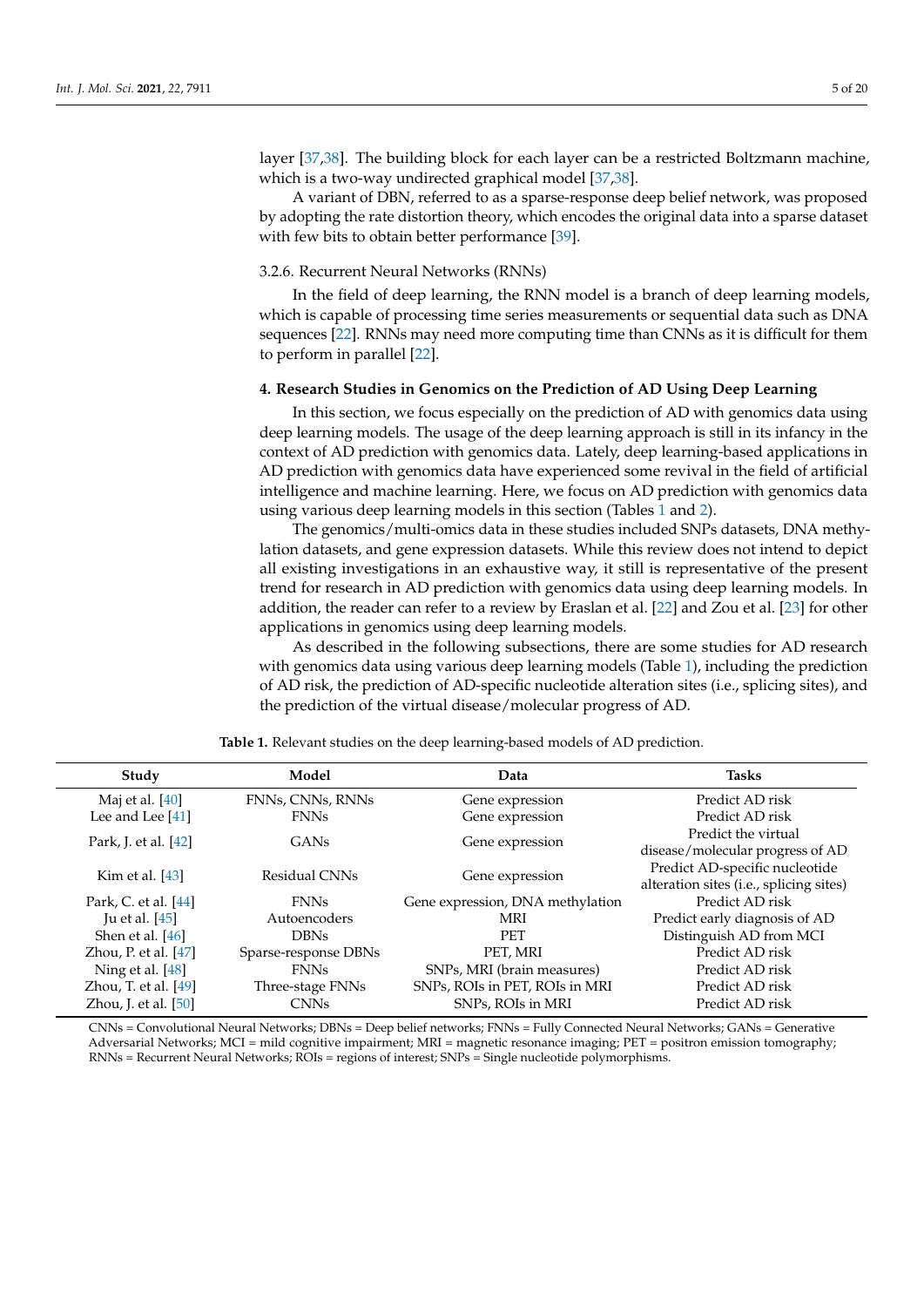<span id="page-5-0"></span>

| Study                | <b>Datasets</b> | CV         | Sample size                              | Performance                                                                                                                                                                                                                                                                               |
|----------------------|-----------------|------------|------------------------------------------|-------------------------------------------------------------------------------------------------------------------------------------------------------------------------------------------------------------------------------------------------------------------------------------------|
| Maj et al. [40]      | <b>ADNI</b>     | 5-fold CV  | 528<br>(247 AD/281 NC)                   | RNNs performed best on the adipose<br>subcutaneous, artery aorta, and colon transverse<br>tissues (AUC = $0.953$ , $0.951$ , and $0.946$ ,<br>respectively). CNNs performed best on the brain<br>spina, thyroid, and whole blood tissues<br>(AUC = 0.943, 0.95, and 0.947, respectively). |
| Lee and Lee [41]     | <b>ADNI</b>     | 5-fold CV  | 467<br>(157 AD/310 NC)                   | FNNs did not always outperform other<br>benchmarking models (e.g., logistic regression,<br>L1-logistic regression, support vector machines,<br>and random forests) due to the limited sample<br>size (no specific AUC values).                                                            |
| Park, J. et al. [42] | GEO             | <b>NA</b>  | 36                                       | GANs identified cholesterol biosynthesis, which<br>is originated during an early stage of AD and is<br>activated by amyloid-beta production.                                                                                                                                              |
| Kim et al. [43]      | <b>GEO</b>      | <b>NA</b>  | <b>NA</b>                                | SpliceAI (based on the residual CNN model)<br>identified 14 splicing sites in the PLCG1 gene,<br>which contains the AD-associated SNVs.                                                                                                                                                   |
| Park, C. et al. [44] | GEO             | 5-fold CV  | 696<br>(439 AD/257 NC)                   | FNNs exceeded naive Bayesian, support vector<br>machines, and random forests ( $AUC = 0.797$ ,<br>0.756, 0.773, and 0.775, respectively).                                                                                                                                                 |
| Ju et al. [45]       | <b>ADNI</b>     | 10-fold CV | 170<br>(91 MCI/79 NC)                    | The auto-encoder model outperformed linear<br>discriminant analysis, logistic regression, and<br>support vector machines (AUC = $0.916$ , $0.710$ ,<br>0.765, and 0.789, respectively).                                                                                                   |
| Shen et al. [46]     | <b>ADNI</b>     | 5-fold CV  | 109<br>(47 AD/62 MCI)                    | DBNs surpassed PCA and anatomical auto-matic<br>labeling (accuracy = $0.866$ , 0.795, and 0.631,<br>respectively; no specific AUC values).                                                                                                                                                |
| Zhou, P. et al. [47] | <b>ADNI</b>     | 5-fold CV  | 340<br>(116 AD/82)<br>MCI/142 NC)        | The sparse-response DBN-based model exceeded<br>CNNs and DBNs for differentiating AD and<br>normal controls (AUC = $0.87$ , $0.77$ , $0.83$ ), MCI and<br>normal controls (AUC = $0.79$ , $0.60$ , $0.73$ ), and AD<br>and MCI (AUC = $0.71$ , $0.60$ , $0.68$ ).                         |
| Ning et al. [48]     | <b>ADNI</b>     | NA         | 721<br>(138 AD/358<br>MCI/225 NC)        | FNNs outperformed logistic regression for<br>differentiating AD and normal controls<br>$(AUC = 0.948, 0.945)$ and differentiating AD and<br>$MCI (AUC = 0.846, 0.824).$                                                                                                                   |
| Zhou, T. et al. [49] | <b>ADNI</b>     | 20-fold CV | 805<br>(190 AD/389<br><b>MCI/226 NC)</b> | Three-stage FNNs surpassed support vector<br>machines (no specific AUC values).                                                                                                                                                                                                           |
| Zhou, J. et al. [50] | <b>ADNI</b>     | 5-fold CV  | 632                                      | CNNs exceeded multivariate regression, ridge<br>regression, group-sparse mul-ti-task regression<br>and feature selection, and multi-task feature<br>learning (no specific AUC values).                                                                                                    |

**Table 2.** Summary of the main points for the studies as shown in Table [1.](#page-4-0)

ACC = accuracy; AD = Alzheimer's disease; ADNI = Alzheimer's Disease Neuroimaging Initiative; AUC = the area under the curve; CNNs = Convolutional Neural Networks; CV = cross-validation; DBNs = Deep belief networks; FNNs = Fully Connected Neural Networks; GANs = Generative Adversarial Networks; GEO = Gene Expression Omnibus; MCI = mild cognitive impairment; MRI = magnetic resonance imaging; NA = not available; NC = normal controls; OASIS = Open Access Series of Imaging Studies; PCA = principle component analysis; RNNs = Recurrent Neural Networks; SNVs = single-nucleotide variants.

#### *4.1. Integrated Deep Learning and Machine Learning Approach with Gene Expression*

Maj et al. [\[40\]](#page-17-13) proposed an integrated deep learning and machine learning approach to analyze gene expression data in connection with AD cognitive decline. Their integrated approach leverages the concept of variational auto-encoders (see Section [3.2.4.](#page-3-0)), FNNs (see Section [3.2.1.](#page-2-1)), CNNs (see Section [3.2.2.](#page-2-2)), and RNNs (see Section [3.2.6.](#page-4-1)): the first model was used for the purpose of features selection; the latter three models were implemented to analyze temporal gene expression data [\[40\]](#page-17-13). The integrated approach also employs six sample tissues, such as adipose subcutaneous, artery aorta, colon transverse, brain spina, thyroid, and whole blood tissues [\[40\]](#page-17-13). In addition, the support vector machine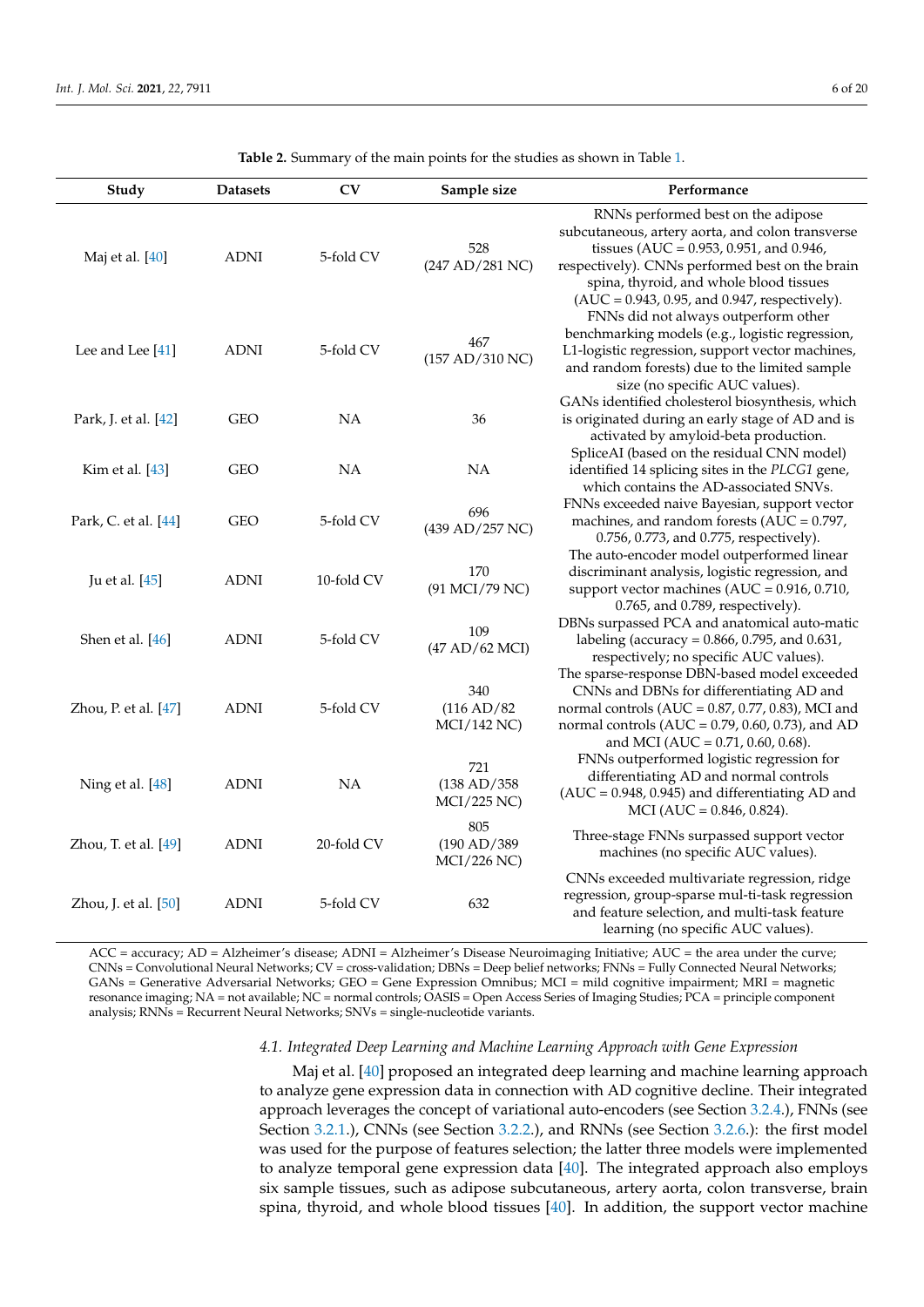classifier was used to estimate if the input dataset to the variational auto-encoder aligned with a particular tissue [\[40\]](#page-17-13).

Their analysis revealed that the RNN model outperformed FNNs and CNNs on the adipose subcutaneous (the area under the curve  $(AUC) = 0.953$ , 0.513, and 0.948, respectively), artery aorta ( $AUC = 0.951$ , 0.503, and 0.862, respectively), and colon transverse (AUC =  $0.946$ ,  $0.862$ , and  $0.770$ , respectively) tissues [\[40\]](#page-17-13). On the other hand, the CNN model exceeded FNNs and RNNs on the brain spina (AUC = 0.943, 0.892, and 0.942, respectively), thyroid (AUC = 0.95, 0.503, and 0.946, respectively), and whole blood  $(AUC = 0.947, 0.516, and 0.939, respectively)$  tissues [\[40\]](#page-17-13).

The main drawback of the study by Maj et al. [\[40\]](#page-17-13) is that only one genomic component, namely gene expression, was considered and thereby other potential genetic effects may be overlooked. The second drawback is that one cannot draw conclusive results due to the small sample size of the gene expression profiles [\[40\]](#page-17-13). The third drawback is that sex-specific organs/tissues should be investigated because of the different prevalence rate of AD in female and male populations [\[40\]](#page-17-13).

On the other hand, the main merit of their study is that their integrated approach utilized state-of-the-art deep learning models, such as FNNs, CNNs, and RNNs, as benchmarking models to demonstrate its performance.

#### *4.2. Fully Connected Neural Networks with Gene Expression*

Lee and Lee [\[41\]](#page-17-14) utilized a deep learning-based model to predict AD risk using gene expression data. Their deep learning-based model was based on the concept of FNNs (see Section [3.2.1.](#page-2-1)). In line with Maj et al. [\[40\]](#page-17-13), variational auto-encoders were used for feature selection to extract a representation from gene expression data in three blood gene expression datasets. In addition, a differentially expressed gene (DEG)-based method was used for feature selection for comparison. In their study, various machine learning methods, such as logistic regression, L1-logistic regression, support vector machines, and random forests, were utilized for benchmarking.

Their data showed that the models with the DEG-based feature selection method surpassed the ones with variational auto-encoders as variational auto-encoders may not acquire the key information [\[41\]](#page-17-14). Moreover, the deep learning-based model did not always excel other benchmarking models in all cases of three datasets as deep learning is infeasible for the small sample size of instances, which consist of high dimensional information (i.e., a large number of genes) [\[41\]](#page-17-14). Note that for the previous statements, no specific values for accuracy/AUC (i.e., only figures) were reported in their study.

The main disadvantage of the study by Lee and Lee  $[41]$  is that only one genomic component, namely gene expression, was examined and thereby other likely genetic impacts may be disregarded. The second disadvantage is that one cannot draw sound conclusions due to the small sample size of the gene expression profiles.

On the other hand, the main advantage of their study is that their approach was compared to various state-of-the-art machine learning models, such as logistic regression, L1-logistic regression, support vector machines, and random forests, to demonstrate its performance.

#### *4.3. GANs with Gene Expression*

Park, J. et al. [\[42\]](#page-17-15) used a deep learning-based model to predict the virtual disease/molecular progress of AD using gene expression data from the AD model of mouse data. Their deep learning-based model was characterized by the concept of GANs, namely the Wasserstein GAN model with a gradient penalty term [\[32](#page-17-5)[,33\]](#page-17-6) (see Section [3.2.3.](#page-3-1)). The latent space interpolation (i.e., vector arithmetic) of GANs was leveraged to describe pathological pathway cascades in the AD disease progression. In addition, only 1208 DEGs were selected as training data for the purpose of the pathological pathway analysis due to the small number of samples with the burden of high dimensional information (i.e., a large number of genes).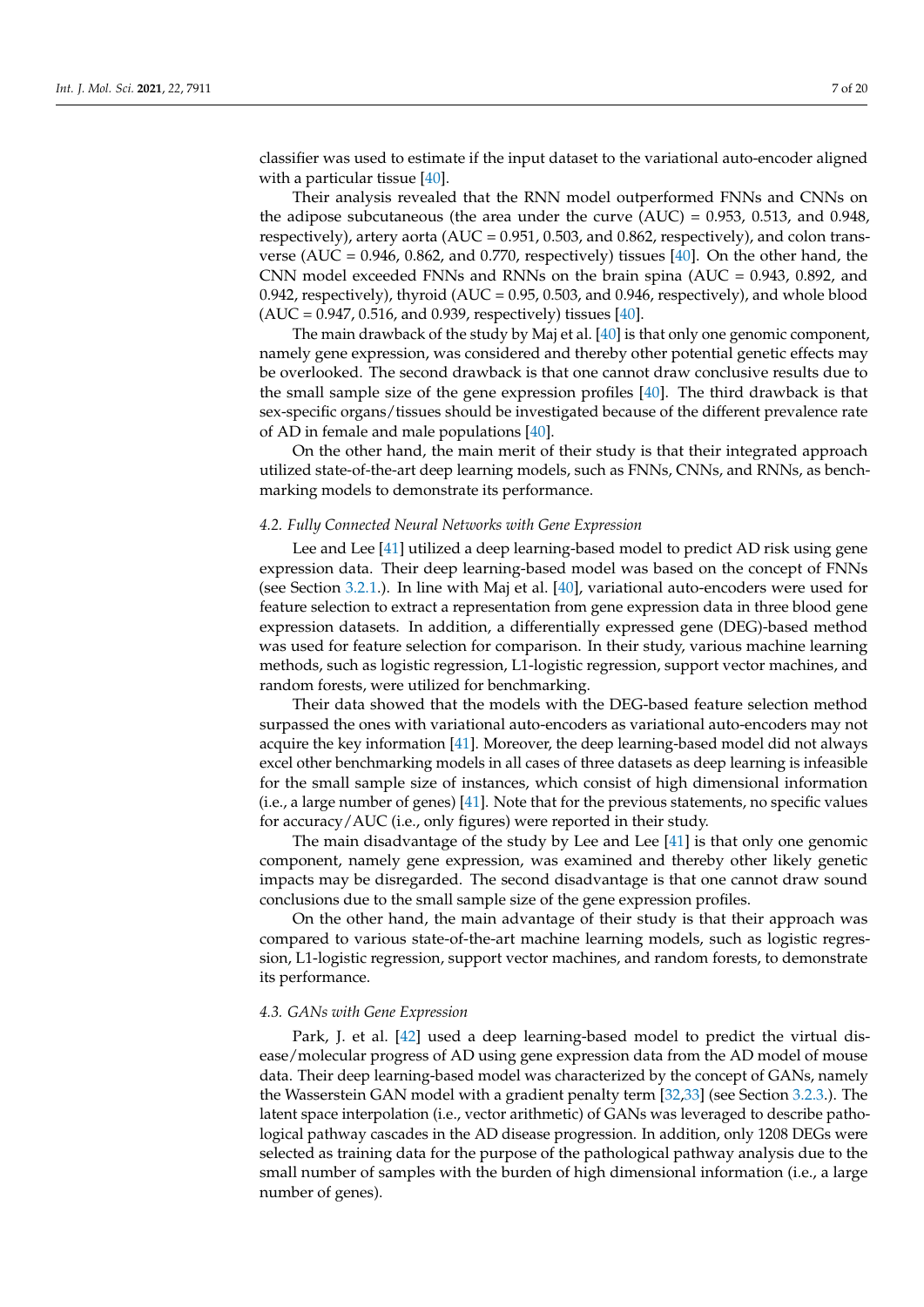Their results suggested that cholesterol biosynthesis is initiated during an early stage of AD and is triggered by amyloid-beta production [\[42\]](#page-17-15). It has been reported that interactions between cholesterol biosynthesis and amyloid-beta production may contribute to synapse plasticity [\[51\]](#page-17-24).

The main limitation of the study by Park, J. et al. [\[42\]](#page-17-15) is that one cannot draw sound conclusions due to too few genes and the small sample size of the gene expression profiles. More genes and more high-quality augmentation data are warranted in the future studies. Moreover, another limitation is that Park, J. et al. [\[42\]](#page-17-15) did not compare their proposed model with other existing models to demonstrate its performance.

On the other hand, the main benefit of their study is that their approach was the first to leverage the concept of GANs to provide the virtual disease/molecular progress of AD using gene expression data.

#### *4.4. Residual CNN with Gene Expression*

Kim et al. [\[43\]](#page-17-16) employed a deep learning-based framework called SpliceAI [\[52\]](#page-17-25) to predict AD-specific nucleotide alteration sites (i.e., splicing sites) using pre-messenger RNA (mRNA) nucleotide sequences. The SpliceAI framework was built on a variant of CNNs called the residual CNN model [\[28\]](#page-17-1) (see Section [3.2.2.](#page-2-2)), which is frequently used for computer vision applications.

Their SpliceAI analysis predicted 14 splicing sites in the *PLCG1* gene and the ADassociated single-nucleotide variants (SNVs) occurred at the same position in *PLCG1* in humans and in the AD mouse model cortex [\[43\]](#page-17-16). While it has been suggested that the *PLCG1* gene is associated with AD risk [\[53\]](#page-17-26), it is interesting that Kim et al. [\[43\]](#page-17-16) identified SNVs in the *PLCG1* gene associated with AD using a deep learning technique.

The main weakness of the study by Kim et al. [\[43\]](#page-17-16) is that one cannot draw sound conclusions as only one gene (i.e., *PLCG1*) was investigated as a pilot study using a deep learning approach. More genes and more high-quality gene expression data are warranted in the future studies. Moreover, another weakness is that Kim et al. [\[43\]](#page-17-16) did not compare their proposed model with other existing models to demonstrate its performance.

On the other hand, the main strength of their study is that their approach was the first to adopt the concept of the residual CNN model to provide AD-specific SNVs using gene expression data.

# *4.5. Fully Connected Neural Networks with Gene Expression and DNA Methylation*

Park, C. et al. [\[44\]](#page-17-17) implemented a deep learning-based model to predict AD risk using an integrated data of gene expression and DNA methylation. Their deep learningbased model was adapted from the concept of FNNs (see Section [3.2.1.](#page-2-1)), where Bayesian optimization was performed for hyper-parameter search. In their study, various machine learning methods, such as naïve Bayesian, support vector machines, and random forests, were utilized for benchmarking. Park, C. et al. [\[44\]](#page-17-17) also proposed a differentially expressed gene-based and differentially methylated position-based approach for feature selection to reduce the dimensions/features. In addition, conventional dimension reduction methods such as principal component analysis and t-distributed stochastic neighbor embedding were used for comparison.

Their findings demonstrated that the deep learning-based model (AUC = 0.797) outperformed various benchmarking models such as naive Bayesian (AUC = 0.756), support vector machines (AUC =  $0.773$ ), and random forests (AUC =  $0.775$ ) [\[44\]](#page-17-17). Additionally, the differentially expressed gene-based and differentially methylated position-based approach (AUC = 0.797) also exceeded principle component analysis (PCA) (AUC =  $0.612$ ) and t-stochastic nearest neighbor (t-SNE) ( $AUC = 0.526$ ) [\[44\]](#page-17-17). Moreover, the performance for the integrated data of gene expression and DNA methylation was better than the one for gene expression alone or DNA methylation alone [\[44\]](#page-17-17). Note that for the previous statement, no specific values for accuracy/AUC (i.e., only figures) were reported in their study.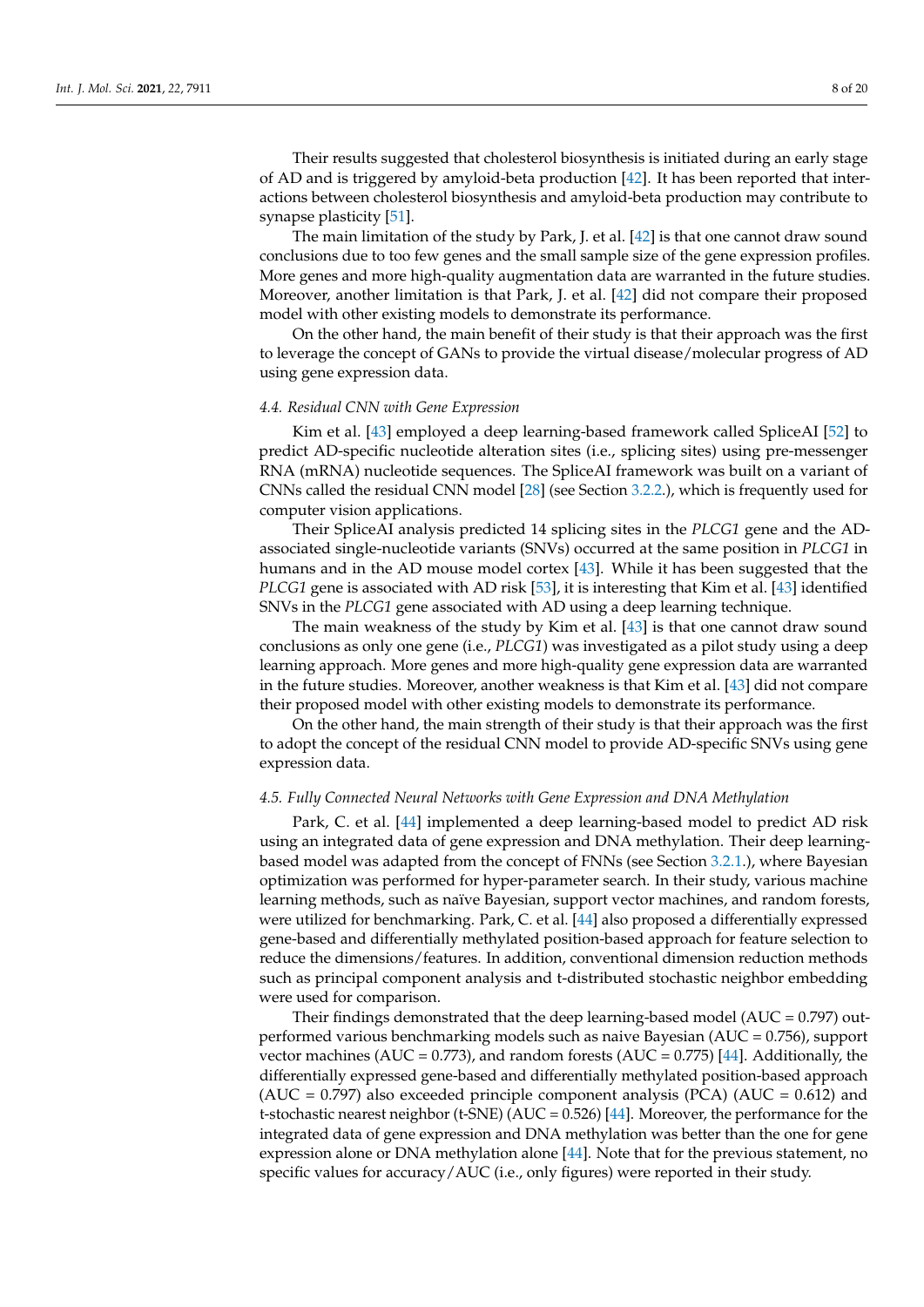The main drawback of the study by Park, C. et al. [\[44\]](#page-17-17) is that one cannot draw conclusive results due to the small sample size of the integrated gene expression and DNA methylation profiles. Second, the proposed model may be over-fitted during the data oversampling procedure. Moreover, the fundamental classifier, namely logistic regression, was not used for benchmarking. In addition, other deep learning algorithms such as CNNs and RNNs were not utilized for comparison.

On the other hand, the main merit of their study is that two types of multi-omics data (i.e., gene expression and DNA methylation) were integrated to establish prediction models, which showed improved performance. Second, their deep learning-based model was compared with various state-of-the-art machine learning models, such as naïve Bayesian, support vector machines, and random forests, to demonstrate its superior performance.

# <span id="page-8-0"></span>**5. Research Studies in Neuroimaging on the Prediction of AD Using Deep Learning**

In this section, we focus especially on the problem of AD prediction with neuroimaging data using deep learning models. The usage of the deep learning approach in terms of predicting AD has been a focus of attention in neuroimaging research. Lately, deep learning-based applications in AD prediction with neuroimaging data have experienced some revival in the field of artificial intelligence and machine learning. Here, we focus on AD prediction with neuroimaging data using various deep learning models in this section (Tables [1](#page-4-0) and [2\)](#page-5-0).

Several notable examples of open source databases for neuroimaging in AD include the Alzheimer's Disease Neuroimaging Initiative (ADNI) (adni.loni.usc.edu, accessed on 20 June 2021) [\[2\]](#page-16-1), the Australian Imaging, Biomarker & Lifestyle Flagship Study of Ageing (AIBL) (aibl.csiro.au, accessed on 20 June 2021) [\[54\]](#page-17-27), the Open Access Series of Imaging Studies (OASIS) [\(www.oasis-brains.org,](www.oasis-brains.org) accessed on 20 June 2021) [\[55\]](#page-17-28), the Japanese Alzheimer's Disease Neuroimaging Initiative (J-ADNI) (jadni.com, accessed on 20 June 2021) [\[56\]](#page-18-0), and the Worldwide Alzheimer's Disease Neuroimaging Initiative (WW-ADNI) [\[57\]](#page-18-1), to name a few.

Predicting AD with neuroimaging data has been a focus of attention for at least two decades, from employing the conventional machine learning methods (such as support vector machines and ensemble methods) to using deep learning approaches (such as CNNs) [\[4\]](#page-16-3). While this review does not intend to depict all existing investigations in an exhaustive way, it still is representative of the present trend for research in AD prediction with neuroimaging data using deep learning models. In addition, the reader can refer to a recent review by Tanveer et al. [\[4\]](#page-16-3), which listed at least 165 research reports from 2005 to 2019 regarding machine learning and deep learning approaches in AD prediction with neuroimaging data.

There are a wide variety of neuroimaging modalities for determining the predictive features of AD, including structural MRI, diffusion tensor imaging, electroencephalography, functional MRI, positron emission tomography (PET), single-photon emission computed tomography, near-infrared spectroscopy, and proton magnetic resonance spectroscopy [\[58,](#page-18-2)[59\]](#page-18-3).

# *5.1. Auto-Encoders with MRI Images*

For instance, Ju et al. [\[45\]](#page-17-18) used a deep learning-based approach to predict early diagnosis of AD using MRI data. Their deep learning approach was established on a softmax regression layer and auto-encoders (see Section [3.2.4\)](#page-3-0). Basically, an auto-encoder is an artificial neural network for the encoding purpose, where the input layer serves the original MRI data, multiple hidden layers provide nonlinear transformations from the previous layers, and the output layer reconstructs MRI samples. In their study, various widely used machine learning methods, such as linear discriminant analysis, logistic regression, and support vector machines, were utilized for benchmarking.

Ju et al. [\[45\]](#page-17-18) reported that the proposed auto-encoder method ( $AUC = 0.916$ ) surpassed various benchmarking models such as linear discriminant analysis (AUC = 0.710), logistic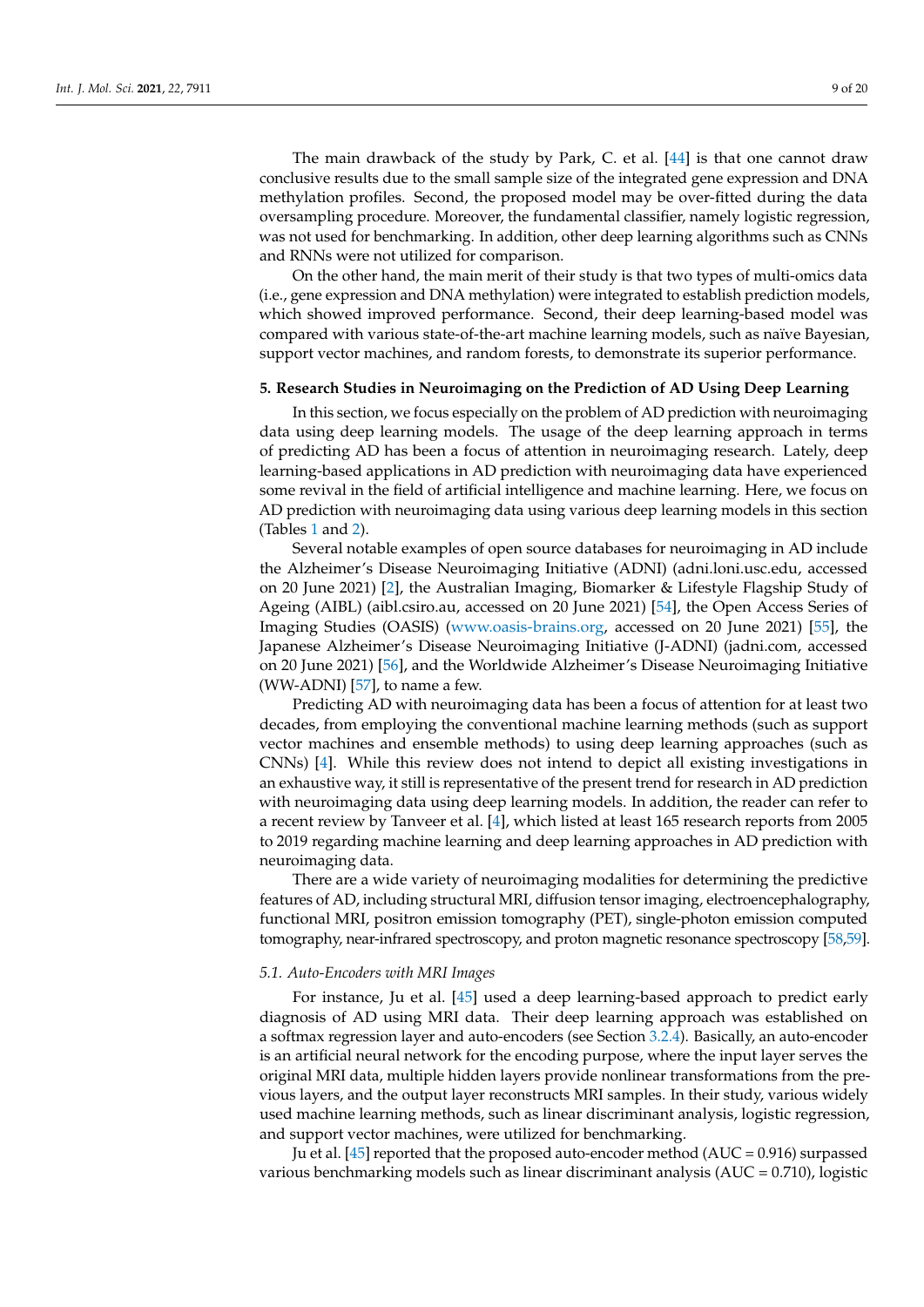regression (AUC =  $0.765$ ), and support vector machines (AUC =  $0.789$ ) to predict an early stage of AD using MRI images.

The main disadvantage of the study by Ju et al. [\[45\]](#page-17-18) is that only single-modal brain imaging data, namely MRI images, was examined and thereby other likely morphological changes from multimodal brain image data may be disregarded. Moreover, other deep learning algorithms such as CNNs and other machine learning algorithms such as random forests were not utilized for comparison.

On the other hand, the main advantage of their study is that their approach was the first to exploit the concept of auto-encoders to predict early diagnosis of AD using MRI data.

#### *5.2. Deep Belief Networks with PET Images*

Shen et al. [\[46\]](#page-17-19) employed a deep learning-based approach to distinguish AD from mild cognitive impairment using PET data. Their deep learning approach was based on DBNs (see Section [3.2.5.](#page-3-2)), which serves as feature selection to identify key features from the regions of interest (ROIs). The support vector machine model, which is a popular machine learning method for detecting AD with structural MRI data, was utilized to distinguish AD from mild cognitive impairment.

Shen et al. [\[46\]](#page-17-19) discovered that the proposed DBN-based method obtained good performances for differentiating subjects between AD and mild cognitive impairment (AUC  $= 0.908$ ). In addition, the DBN model (accuracy  $= 0.866$ ) excelled PCA (accuracy  $= 0.795$ ) and anatomical automatic labeling (accuracy =  $0.631$ ) [\[46\]](#page-17-19).

The main limitation of the study by Shen et al. [\[46\]](#page-17-19) is that only single-modal brain imaging data, namely PET images, was examined and thereby other likely morphological changes from multimodal brain image data may be disregarded. Moreover, other deep learning algorithms such as CNNs and other machine learning algorithms such as random forests were not utilized for comparison. Their study also did not always use AUC, a standard evaluation metric, for comparison.

On the other hand, the main benefit of their study is that their approach was the first to apply the concept of DBNs to distinguish AD from mild cognitive impairment using PET data.

#### *5.3. Sparse-Response Deep Belief Networks with PET and MRI Images*

Zhou, P. et al. [\[47\]](#page-17-20) utilized a deep learning-based approach to predict AD using PET and MRI images. Their deep learning approach was characterized by sparse-response DBNs [\[39\]](#page-17-12) (see Section [3.2.5\)](#page-3-2), which was used for extracting features from the images. Then, the extreme learning machine model was utilized to distinguish AD, mild cognitive impairment, and normal controls. In their study, support vector machines and CNNs were utilized for benchmarking.

Zhou, P. et al. [\[47\]](#page-17-20) indicated that the proposed approach ( $AUC = 0.87$ ) outperformed the benchmarking models, such as CNNs ( $AUC = 0.77$ ) and DBNs ( $AUC = 0.83$ ) for distinguishing AD and normal controls. In addition, the proposed approach  $(AUC = 0.79)$ exceeded CNNs ( $AUC = 0.60$ ) and DBNs ( $AUC = 0.73$ ) for distinguishing mild cognitive impairment and normal controls [\[47\]](#page-17-20). Moreover, the proposed approach  $(AUC = 0.71)$ surpassed CNNs ( $AUC = 0.60$ ) and DBNs ( $AUC = 0.68$ ) for distinguishing AD and mild cognitive impairment [\[47\]](#page-17-20).

The main weakness of the study by Zhou, P. et al. [\[47\]](#page-17-20) is that other deep learning algorithms such as GANs and other machine learning algorithms such as random forests were not utilized for comparison.

On the other hand, the main strength of their study is that their approach was the first to leverage the concept of sparse-response DBNs to predict AD using multimodal brain image data such as PET and MRI images.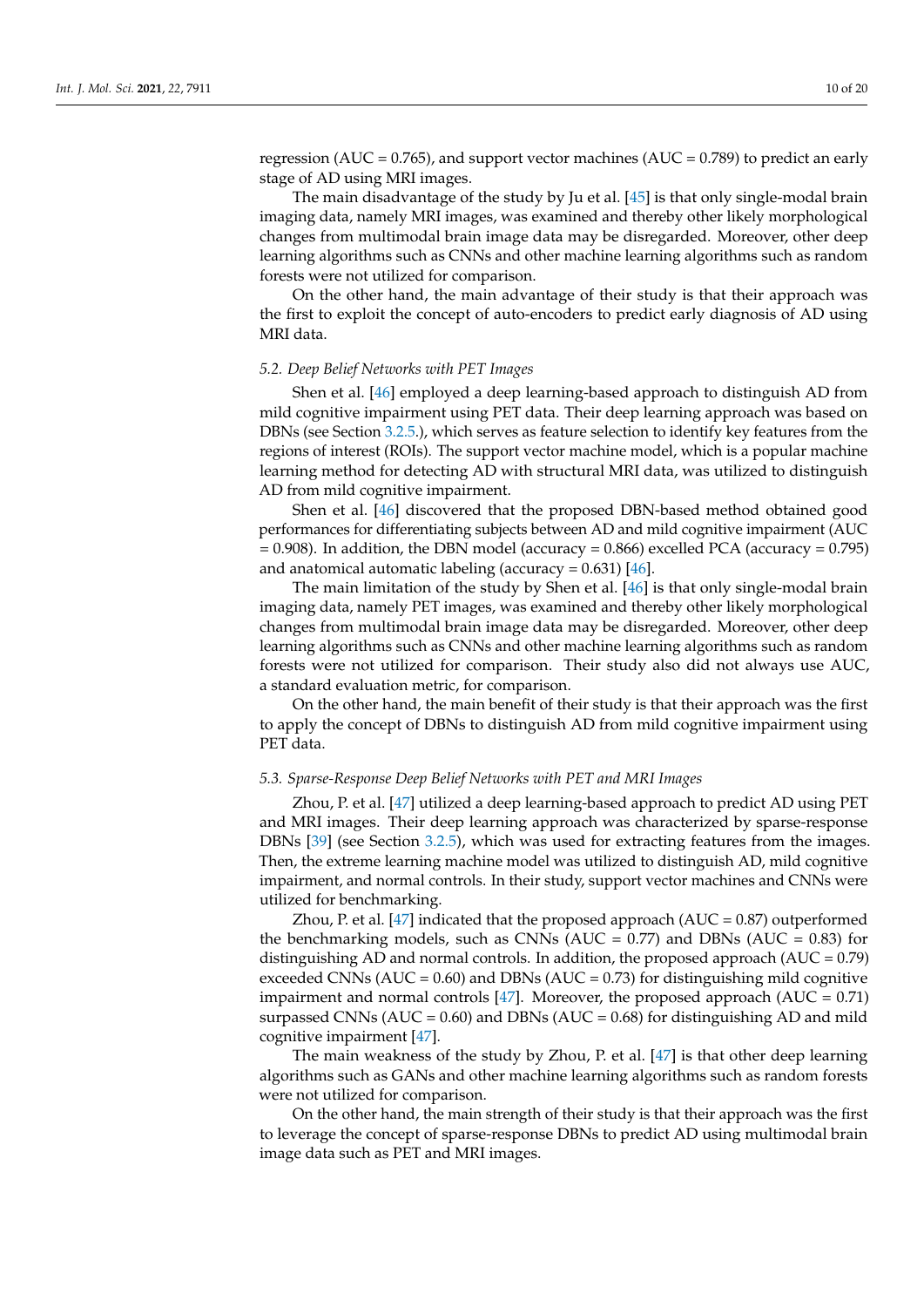**Learning** 

# <span id="page-10-1"></span>6. Research Studies in Neuroimaging Genomics on the Prediction of AD Using **Deep Learning the strengths of both neuroimaging and genomics strengths of both neuroimaging and genomics studies**

The initial concept of incorporating neuroimaging and genomics has a long history dating back to at least two decades ago with an aim to use the idea of intermediate endophenotypes by integrating the strengths of both neuroimaging and genomics studies  $[60,61]$  (Figure 2). In the past, this ensemble approach is k[no](#page-18-5)wn as imaging genomics or the interchangeable term, namely imaging genetics. Nowadays, it is also known as neuroimaging genomics, which exemplifies the intersection of the two fields, neuroimaging and genomics [62]. A notable example of neuroimaging genomics is the Enhancing NeuroImaging Genetics through Meta-Analysis Consortium (ENIGMA) [\[63\]](#page-18-7), which aims data. to understand how psychiatric disorders influence the brain by combining neuroimaging (e.g., MRI, diffusion tensor imaging, and functional MRI) and genomics (e.g., GWAS) data.

<span id="page-10-0"></span>

is designated as neuroimaging genomics. Deep learning models with neuroimaging genomics can be used to predict Alzheimer's disease (AD) risk. MRI = magnetic resonance imaging; PET = positron emission tomography; SNPs = Single nucleotide polymorphisms. The magnetic resonance in the positron emission of positron emission emission to magnetic resonance nucleother polymorphisms. **Figure 2.** The integrated approach of neuroimaging and genomics. The idea of integrating neuroimaging and genomics

In neuroimaging, the notion of intermediate endophenotypes was considered to offer quantitative measures for behavioral phenotypes; thereby possibly generating a connection between genes and behavioral phenotypes [\[64,](#page-18-8)[65\]](#page-18-9). In short, the intermediate endophenotypes are the quantitative biomarkers of brain activities captured by neuroimaging modalities and can be leveraged to evaluate neurobiological alterations of brain functions affected by brain disorders such as AD [\[66\]](#page-18-10). It is suggested that AD-related genomic variants might manifest in the intermediate endophenotypes that can be assessed using neuroimaging modalities and may be directly involved with AD [\[67,](#page-18-11)[68\]](#page-18-12). In addition, it is indicated that the intermediate endophenotypes of neuroimaging can be used to tackle the issue of small effect sizes in genomics studies [\[67,](#page-18-11)[68\]](#page-18-12). On the contrary, it is implicated that there are only a handful of replicated studies in the existing findings of neuroimaging genomics, which might be owing to the limited sample sizes, unreliable study designs, and a lack of corrections for multiple testing [\[69](#page-18-13)[,70\]](#page-18-14).

In this section, we focus especially on the issue of AD prediction with neuroimaging genomics using deep learning models. In the current literature, such studies in the joint investigation of neuroimaging and genomics (i.e., neuroimaging genomics; Figure [2\)](#page-10-0) are still rare, especially for AD prediction. Here, we focus on AD prediction with neuroimaging genomics using various deep learning models in this section (Tables [1](#page-4-0) and [2\)](#page-5-0).

# *6.1. Fully Connected Neural Networks with Genetic Variants and MRI-Derived Brain Measures*

Ning et al. [\[48\]](#page-17-21) proposed a deep learning-based model to predict AD risk using genetic variants (i.e., SNPs) and neuroimaging data (i.e., MRI-derived brain morphometric measures). Their deep learning-based model was built on the concept of FNNs (see Section [3.2.1\)](#page-2-1). Here, brain morphometric measures are defined as the volume measurements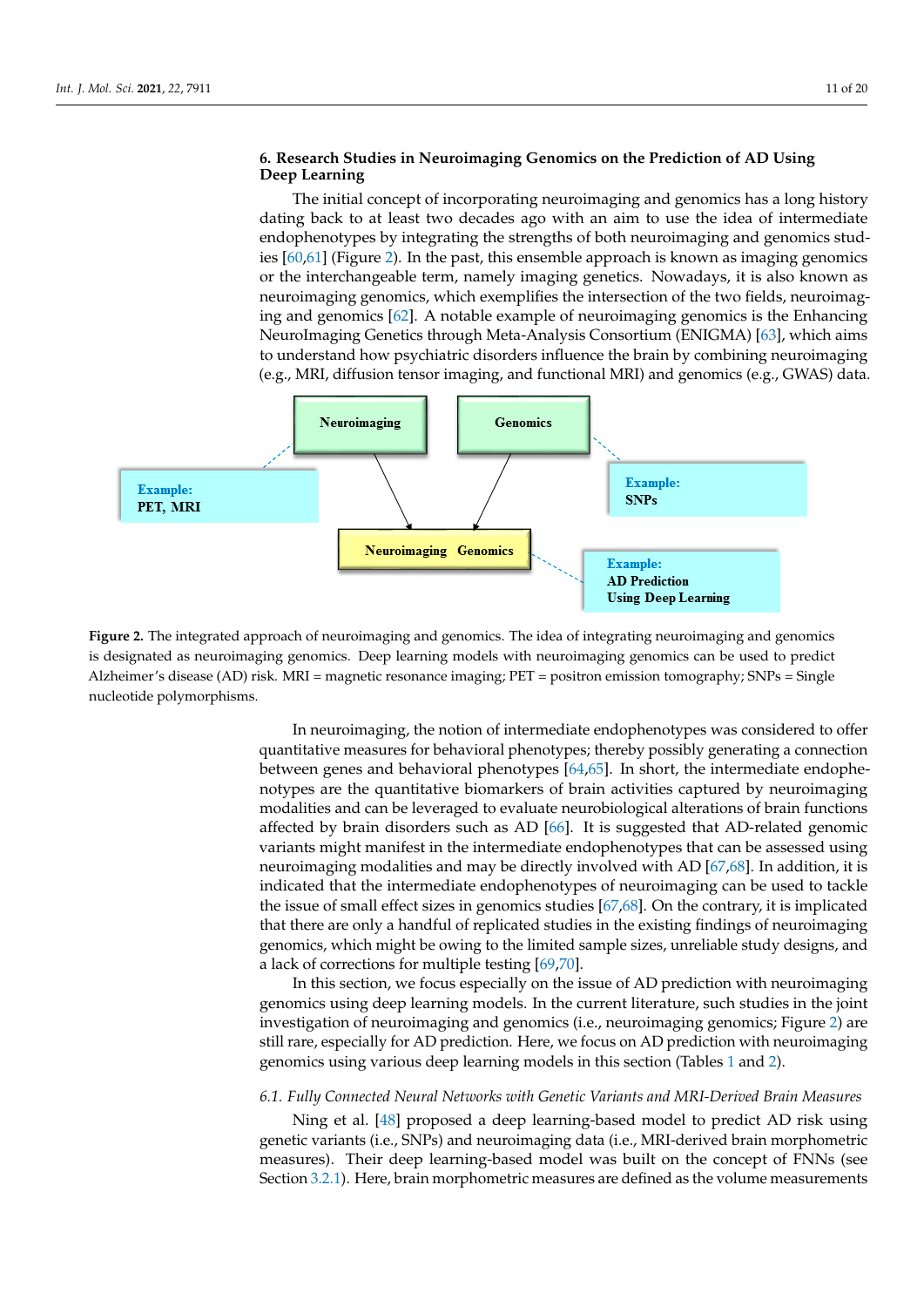of candidate brain regions in imaging modalities (e.g., MRI) that might be associated with AD. In addition, the logistic regression model was used as a basis for comparison.

Their analysis revealed that the performance for the integrated data of SNPs and MRI-derived brain morphometric measures (AUC =  $0.948$ ) was superior to the one for SNP alone (AUC = 0.689) or MRI-derived brain morphometric measures alone (AUC =  $0.820$ ) [\[48\]](#page-17-21). Moreover, the proposed deep learning-based model  $(AUC = 0.948)$  excelled the logistic regression model  $(AUC = 0.945)$  for distinguishing AD and normal controls using the integrated data of SNPs and MRI-derived brain morphometric measures [\[48\]](#page-17-21). Furthermore, the proposed deep learning-based model (AUC = 0.846) outperformed the logistic regression model ( $AUC = 0.824$ ) for distinguishing AD and mild cognitive impairment using the integrated data [\[48\]](#page-17-21).

The main drawback of the study by Ning et al. [\[48\]](#page-17-21) is that only single-modal brain imaging data, namely MRI, was examined and thereby other likely morphological changes from multimodal brain image data may be disregarded. Likewise, only one genomic component, namely SNPs, was considered and thereby other potential genomic effects may be overlooked. Moreover, other deep learning algorithms such as DBNs and other machine learning algorithms such as random forests were not utilized for comparison.

On the other hand, the main merit of their study is that their approach was the first to adopt the concept of FNNs to predict AD using SNPs and MRI-derived brain morphometric measures.

#### *6.2. Three-Stage FNNs with Genetic Variants, PET, and MRI*

Zhou, T. et al. [\[49\]](#page-17-22) used a deep learning-based model to forecast AD risk using genetic variants (i.e., SNPs) and neuroimaging data (i.e., the regions of interest (ROIs) in PET and MRI images). Their deep learning-based model was adapted from the concept of FNNs (see Section [3.2.1\)](#page-2-1), where FNNs were implemented using a three-stage architecture. Here, the ROIs are defined as candidate brain regions/features in imaging modalities (such as MRI) that might be associated with AD. In addition, the support vector machine algorithm was used as a benchmarking machine learning model.

Their data showed that the performance for the integrated data of SNPs and ROIs (in PET + MRI) was in excess of the one for SNP alone, ROIs in PET alone, ROIs in MRI alone, or other combinations (i.e., SNPs + PET, SNPs + MRI, or PET + MRI) [\[49\]](#page-17-22). Moreover, the proposed deep learning-based model exceeded the support vector machine algorithm [\[49\]](#page-17-22). Note that for the previous statements, no specific values for accuracy/AUC (i.e., only figures) were reported in their study.

The main disadvantage of the study by Zhou, T. et al. [\[49\]](#page-17-22) is that only one genomic component, namely SNPs, was considered and thereby other potential genomic effects may be overlooked. Moreover, other deep learning algorithms such as DBNs and other machine learning algorithms such as random forests were not utilized for comparison. Their study also did not use AUC, a standard evaluation metric, for comparison.

On the other hand, the main advantage of their study is that their approach was the first to exploit the concept of three-stage FNNs to predict AD using SNPs, PET, and MRI data.

# *6.3. CNNs with Genetic Variants and MRI*

Zhou, J. et al. [\[50\]](#page-17-23) employed a deep learning-based model to perform the prediction of AD risk using genetic variants (i.e., SNPs) and neuroimaging data (i.e., ROIs in MRI). Their deep learning-based model was established on the concept of CNNs (see Section [3.2.2.](#page-2-2)). In addition, the random forests algorithm was used for feature selection to reduce the dimensions/features. In their study, various machine learning methods, such as multivariate regression, ridge regression, group-sparse multi-task regression and feature selection [\[71\]](#page-18-15), and multi-task feature learning [\[72,](#page-18-16)[73\]](#page-18-17), were utilized for benchmarking.

Their results suggested that the performance for the integrated data of SNPs and ROIs (AUC =  $0.8$ ) was better than the one for SNP-only (AUC =  $0.6$ ) or ROIs-only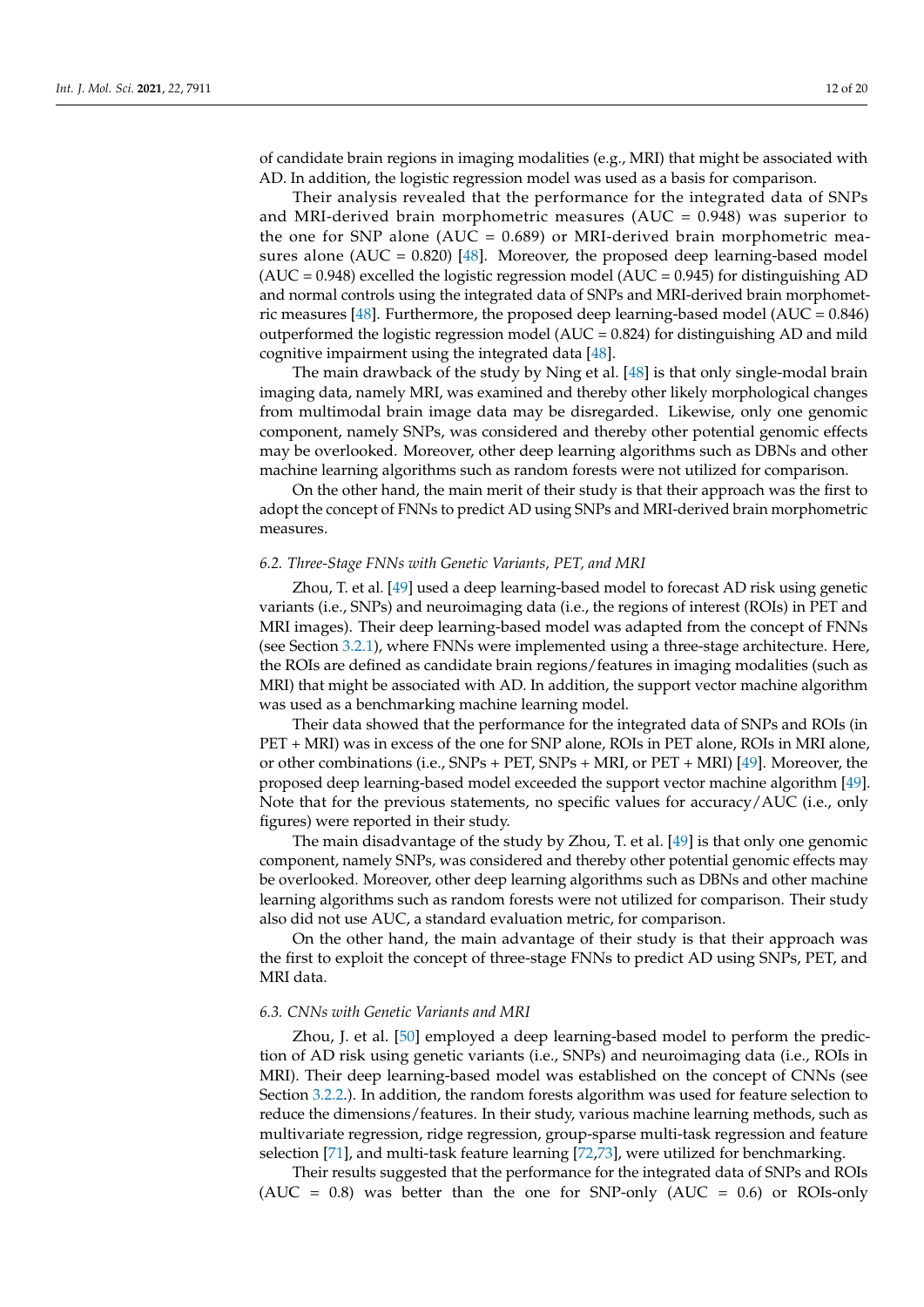$(AUC = 0.77)$  [\[50\]](#page-17-23). Moreover, the proposed deep learning-based model surpassed various benchmarking machine learning models such as multivariate regression, ridge regression, group-sparse multi-task regression and feature selection, and multi-task feature learning [\[50\]](#page-17-23). Note that for the previous statement, no specific values for accuracy/AUC (i.e., only figures) were reported in their study.

The main limitation of the study by Zhou, J. et al. [\[50\]](#page-17-23) is that only single-modal brain imaging data, namely MRI, was examined and thereby other likely morphological changes from multimodal brain image data may be disregarded. Likewise, only one genomic component, namely SNPs, was considered and thereby other potential genomic effects may be overlooked. Moreover, other deep learning algorithms such as DBNs and other machine learning algorithms such as support vector machines were not utilized for comparison.

On the other hand, the main benefit of their study is that their approach was the first to apply the concept of CNNs to predict AD using SNPs and MRI data.

#### **7. Summaries and Limitations**

In summary, the investigations as depicted in the previous sections have some similarities and differences. First, these investigations employed various deep learning-based models (e.g., FNNs, CNNs, GANs, auto-encoders, DBNs, and RNNs) to perform various tasks in AD prediction. Second, these investigations utilized various neuroimaging and genomics data, for example, gene expression and/or DNA methylation in Section [4,](#page-4-2) MRI and/or PET in Section [5,](#page-8-0) as well as SNPs, MRI, and/or PET in Section [6.](#page-10-1) Moreover, most of these investigations used the ADNI database, except three studies (which used the Gene Expression Omnibus database). However, those studies using the ADNI database had different sample sizes (varied from 109 to 805; Table [2\)](#page-5-0). Additionally, most of these investigations applied the cross-validation procedures except three studies (Table [2\)](#page-5-0). However, those studies using the cross-validation procedures had different fold numbers (e.g., 5-fold, 10-fold, and 20-fold). Based on the performance results of these investigations, most of the proposed deep learning-based models outperformed the traditional machine learning approaches except one study by Lee and Lee [\[41\]](#page-17-14) (Table [2\)](#page-5-0). Only two studies by Maj et al. [\[40\]](#page-17-13) and by Zhou, P. et al. [\[47\]](#page-17-20) compared the proposed deep learning-based models to other deep learning models. For example, Zhou, P. et al. [\[47\]](#page-17-20) suggested that the sparse-response DBN-based model exceeded CNNs in differentiating AD and normal controls, differentiating MCI and normal controls, as well as differentiating AD and MCI. Maj et al. [\[40\]](#page-17-13) also reported that RNNs outperformed CNNs and FNNs on certain tissues (i.e., adipose subcutaneous, artery aorta, and colon transverse tissues), and CNNs outperformed RNNs and FNNs on other tissues (i.e., brain spina, thyroid, and whole blood tissues). It should be noted that it appears to be difficult to explain which deep learningbased model in these studies produces the best results as none of these investigations leveraged universal benchmark databases and standardized benchmark models, which are discussed in the following limitations section.

In the investigations as depicted in the previous sections, only one study by Zhou, P. et al. [\[47\]](#page-17-20) reported the trade-offs compared to other methods in terms of the computational complexity of the models. That is, Zhou, P. et al. [\[47\]](#page-17-20) indicated that the proposed sparse-response DBNs-based approach was faster that CNNs and DBNs (i.e., computational time/cost = 36.2, 1386.5, and 491.7 s, respectively). In addition, none of these investigations reported the trade-offs compared to other methods in terms of the memory/space cost. It has also been suggested that RNNs perform much slower than CNNs as RNNs require sequential operations [\[22\]](#page-16-20). However, a lack of standard evaluation criteria (e.g., universal benchmark databases and standardized benchmark models) may lead to doubtful trade-offs [\[74\]](#page-18-18).

The investigations as depicted in the previous sections should be clarified by considering various disadvantages of the aforementioned research studies in the interdisciplinary fields of the diagnosis and prediction of AD, neuroimaging, genomics, and deep learning. One primary limitation of these previous findings is that there were no comprehensible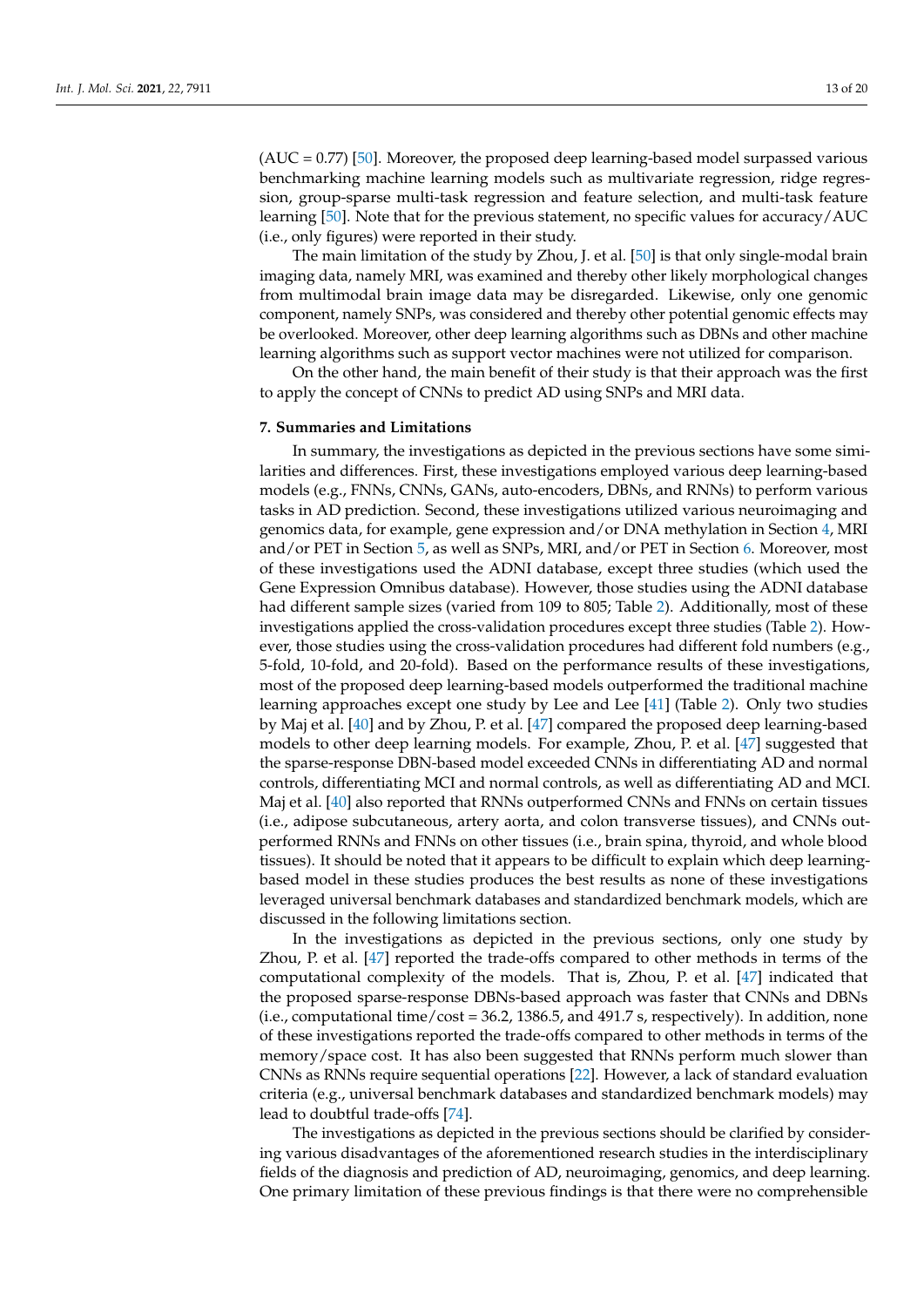conclusions as universal benchmark databases were unavailable at the time of publication to thoroughly perform sound comparisons between various deep learning and machine learning models in the past investigations [\[75,](#page-18-19)[76\]](#page-18-20). Since standardized benchmark databases have led to rapid progresses in the field of computer vision, it is believed that the field of the diagnosis and prediction of AD can also reap the benefit of standardized benchmark databases [\[8\]](#page-16-22). While there are several open-source databases available for neuroimaging and genomics in AD such as ADNI, AIBL, OASIS, J-ADNI, WW-ADNI, and ENIGMA, there are currently no universal benchmark databases to perform reproducible evaluation for the previous findings [\[77\]](#page-18-21). Moreover, it is difficult to compare different neuroimaging studies even when the same model (e.g., the CNN model) was used as these studies employed distinct approaches in terms of sample sizes, image preprocessing pipelines (i.e., image deformation), feature extraction, cross-validation, and evaluation metrics [\[77](#page-18-21)[–79\]](#page-18-22). Therefore, universal benchmark databases are crucially needed for the diagnosis and prediction of AD.

In addition, lacking comparison with other existing models is a common limitation for the aforementioned research studies. It is critical for the aforementioned research studies to compare the proposed methods to standardized benchmark models, which allow for easy comparison. It is also critical for the aforementioned research studies to generalize the findings with independent samples using standardized benchmark databases, which again allow for easy comparison [\[75](#page-18-19)[,76\]](#page-18-20). As mentioned previously, it is an open challenge to provide large-scale benchmark databases [\[80,](#page-18-23)[81\]](#page-19-0) for subsequent analyses in deep learning experiments. Therefore, future deep learning research should be reliably reproducible in compliance with commonly well-accepted benchmark models and large-scale benchmark databases, which should be fulfilled by the research community in the interdisciplinary fields of the diagnosis and prediction of AD, neuroimaging, genomics, and deep learning.

Another typical limitation is that the aforementioned studies may not make use of the cross-validation procedures to prevent the risk of overfitting during the training and testing processes [\[8\]](#page-16-22). Over-fitting is a common issue for the MRI image datasets due to the small sample size [\[78\]](#page-18-24). It is critical for the aforementioned research studies to perform standardized cross-validation procedures, which allow for easy comparison. Commonly, appropriate procedures include the repeated 10-fold cross-validation procedure and leave-one-out cross-validation procedure for scrutinizing the generalization of deep learning models [\[82–](#page-19-1)[85\]](#page-19-2). In short, the repeated 10-fold cross-validation procedure randomly splits up the whole cohort into ten subdivisions, and then the deep learning models can be trained using 9/10 of the subdivisions and tested using the remaining tenth of the subdivisions [\[86\]](#page-19-3). Next, the previous step is repeated nine more times using alternative 9/10 of the subdivisions for training and an alternative tenth of the subdivisions for testing. In similar fashion, the leave-one-out cross-validation procedure is an extreme circumstance where the number of folds is equivalent to the number of samples in the entire cohort [\[87\]](#page-19-4). The leave-one-out cross-validation procedure is generally leveraged when the number of samples in the whole cohort or in a particular subdivision is limited [\[87\]](#page-19-4). In summary, we assume that the cross-validation procedures may presumably be attributed to the overall performances and configurations for the consequent deep learning models [\[88\]](#page-19-5).

Yet, another typical limitation in the aforementioned studies is that these studies may not employ the conventional linear models (e.g., linear regression or logistic regression) as the basic foundation for comparison. It should be pointed out that we should make use of the conventional linear models as the underlying basis when we utilize deep learning algorithms such as the CNN model [\[89\]](#page-19-6). That is, deep learning models such as the CNN model should be a compatible model not only to the conventional linear models but also to non-linear machine learning models such as random forests and support vector machines. The support vector machine model has been one of the most widely used machine learning algorithms for AD prediction as it provides global optima [\[4\]](#page-16-3). On the other hand, a drawback of deep learning models (e.g., FNNs) is the issue of local minima [\[4\]](#page-16-3).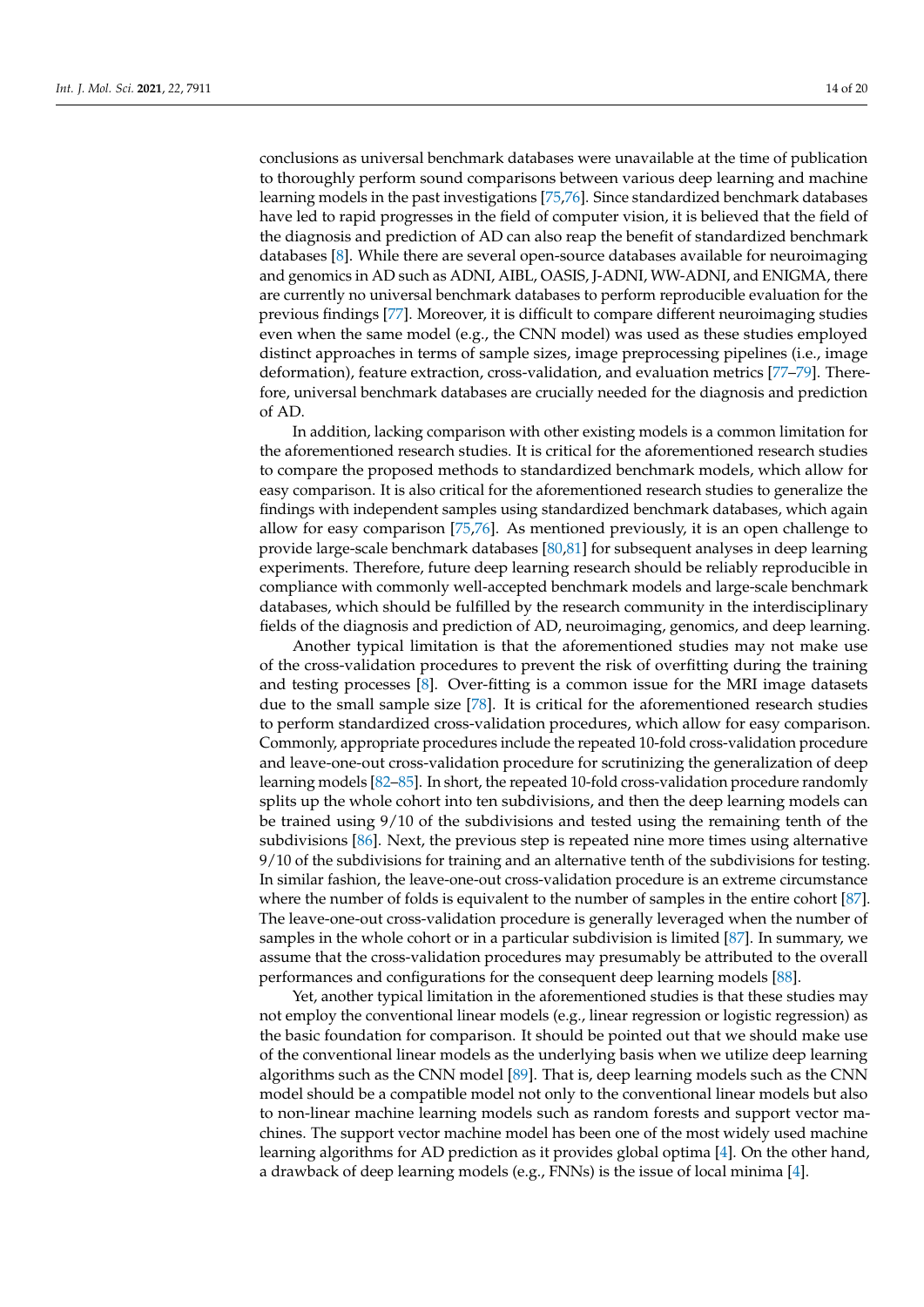In terms of the GAN model itself, two major limitations include difficulty in training and the mode collapse problem: the former limitation is that the convergence of the GAN model is substantially unstable and laborious during the training process [\[90\]](#page-19-7); the latter limitation is that the GAN model is infeasible to handle the multimodal distributions of the real data during the training process [\[91\]](#page-19-8).

It should be emphasized that the following limitations may be caused by not only deep learning models but also the conventional machine learning algorithms. First, the performance of deep learning models would be fairly inadequate due to the small sample size and high dimensionality of neuroimaging/genomics data [\[31\]](#page-17-4). Second, image preprocessing is a critical issue (i.e., computer hardware limitations) as it requires intense computational resources (e.g., GPUs and memory) [\[5\]](#page-16-4). Yet, another limitation is that it is particularly challenging to comprehend the underlying meaning of deep learning models. Currently, deep learning models such as the CNN model are viewed as "black boxes", which are usually problematic to interpret and thereby cause issues in the field of healthcare, especially [\[92\]](#page-19-9). It is evident that inherently interpretable deep learning models, instead of black boxes, are warranted [\[92\]](#page-19-9); therefore, we could determine explainable characteristics identified by deep learning models.

It should be noted that the following open challenges and emerging problems may be attributed to not only deep learning models but also the conventional machine learning algorithms. In terms of the diagnosis and prediction of AD with neuroimaging and genomics using deep learning models, one main open challenge and emerging problem is that open-source software platforms/packages are critically warranted because of importance in software replicability and reusability [\[93\]](#page-19-10). Secondly, universal benchmarking frameworks (e.g., benchmark databases, benchmark models, image preprocessing pipelines, and cross-validation procedures) are lacking and challenging to date in the diagnosis and prediction of AD with neuroimaging and genomics using deep learning models. Thirdly, it could be very challenging and problematic to compare a proposed model with other exiting deep learning and machine learning models, which is often lacking in the aforementioned research studies.

In terms of the GAN model itself, two main open challenges and emerging problems include the instability issue and the mode collapse issue, as mentioned previously. The former one is to resolve the instability issue in the generative and discriminative network modules, where the cost functions constantly fail to converge during the training process [\[90\]](#page-19-7). The latter is to tackle the mode collapse issue, in particular when multimodal distributions are extraordinarily sophisticated in the real data [\[91\]](#page-19-8).

Finally, only a handful of investigations have been conducted to date by using deep learning models in the interdisciplinary fields of the diagnosis and prediction of AD, neuroimaging genomics, and deep learning. It is strongly anticipated that more and more investigations will conduct the diagnosis and prediction of AD with neuroimaging genomics using deep learning models. Because of our goal in this review, only the diagnosis and prediction of AD with neuroimaging genomics using deep learning models have been depicted. Although in the present review we only present several research reports describing the relevant deep learning models in this application, it is strongly anticipated that deep learning models would be applied to other research areas in AD research such as dimensionality reduction, biological image analysis, and feature extraction in the near future [\[8\]](#page-16-22).

### **8. Other Relevant Applications in Neuroimaging Genomics**

In the previous sections, we describe a wide variety of research studies for the diagnosis and prediction of AD using various deep learning approaches. While this review does not intend to cover all studied that have been reported in an exhaustive manner, it nevertheless is representative of the general trend for current research in the diagnosis and prediction of AD using deep learning models. However, it is arguable that what applications could likely be considered as the focus of attention in the fields of AD research and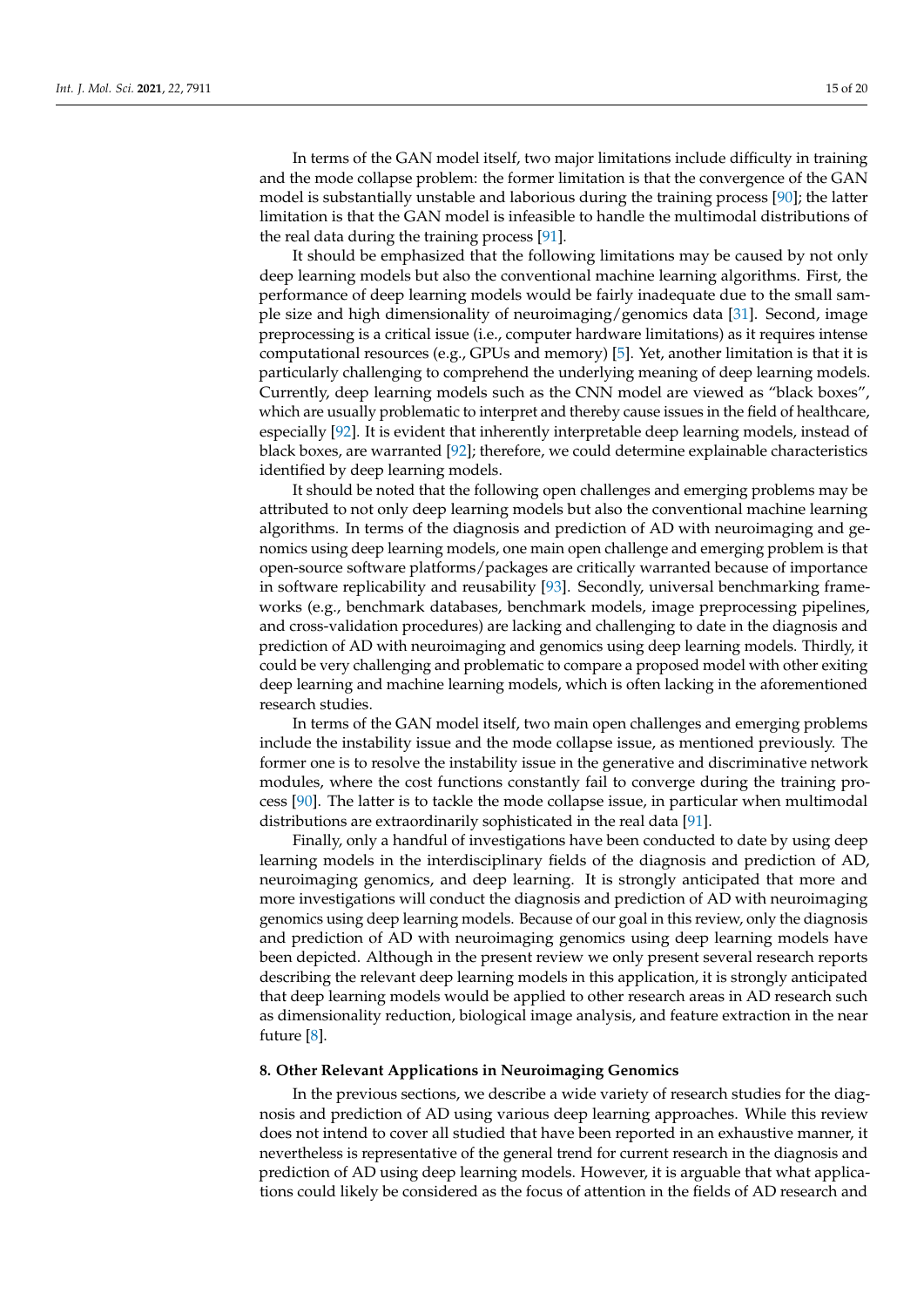neuroimaging genomics nowadays. The reader can refer to reviews by Medland et al. [\[94\]](#page-19-11) and Shen et al. [\[95\]](#page-19-12) for other relevant research studies in neuroimaging genomics using the conventional statistical approaches (e.g., multivariate regression models), which are not the focus of this review.

For example, in the context of neuroimaging genomics, a recent study proposed a latent representation learning approach for the diagnosis of AD using neuroimaging data (i.e., PET images, MRI images) and genetic variants (i.e., SNPs) [\[96\]](#page-19-13). Their latent representation learning approach was based on the concept of the augmented Lagrange multiplier [\[97\]](#page-19-14), which is generally used to solve nonlinear optimization problems. Their findings showed that the model with all the three modalities (i.e., PET images, MRI images, and SNPs) outperformed any model with any combination of two modalities [\[96\]](#page-19-13).

#### **9. Conclusions and Perspectives**

In brief, the present study has addressed some key issues in the aforementioned research studies, including a lack of large-scale universal/standardized benchmark databases, the absence of standardized benchmark models, without the utilization of cross-validation procedures, computer hardware limitations, without interpretability for deep learning models, a lack of open-source software platforms/packages, and the instability and the mode collapse issues for the GAN model, to name a few.

One of the contributions of the present study is that we outline the major points (e.g., models, data, tasks, databases, cross-validation procedures used, sample size, and performance) of the aforementioned research studies for the diagnosis and prediction of AD using various deep learning-based models. Second, we draw the connection between the aforementioned research studies by summarizing the similarities and differences of these investigations. Moreover, we depict some essential issues, open challenges, and emerging problems in these aforementioned research studies.

The practical implications of this research are twofold: first, it provides insights into aspects of deep learning models with neuroimaging and genomics data in AD prediction; and second, it demonstrates how deep learning models can facilitate the diagnosis and prediction of AD using neuroimaging and genomics data.

In conclusion, deep learning models with neuroimaging and genomics clarify to extend innovative techniques for the diagnosis and prediction of AD as indicated by the aforementioned findings. In the context of neuroimaging genomics, it is of great clinical importance that future prospective research investigations should target deep learning models to detect AD, which may contribute to feasible personalized medicine solutions in the fields of global health, public health, and population health. In consideration of the vital needs of novel techniques, deep learning models will be clearly developed towards the arena of AD research and neuroimaging genomics in the fields of global health, public health, and population health [\[98\]](#page-19-15). Therefore, we would anticipate that the current advances in disease diagnosis technologies and data-intensive healthcare science may undoubtedly take advantage of innovative deep learning models with neuroimaging and genomics for the fields of global health, public health, and population health during the next few years [\[99](#page-19-16)[,100\]](#page-19-17). As a consequence, the general public and governments would have to address open challenges and emerging issues with significant preferences in the upcoming years [\[101–](#page-19-18)[103\]](#page-19-19). In the next decade to come, the diagnosis and prediction of AD concerning deep learning models with neuroimaging and genomics would be materialized for target-specific therapeutics in personalized medicine when prospective large-scale investigations are able to extensively appraise the relevant novel neuroimaging and genomics features [\[104–](#page-19-20)[106\]](#page-19-21).

**Supplementary Materials:** The following are available online at [https://www.mdpi.com/article/](https://www.mdpi.com/article/10.3390/ijms22157911/s1) [10.3390/ijms22157911/s1,](https://www.mdpi.com/article/10.3390/ijms22157911/s1) Figure S1: PRISMA flow diagram.

**Funding:** This work was supported by National Health Research Institutes, Taiwan (NHRI-EX110- 10816NC), Ministry of Science and Technology in Taiwan (MOST 109-2628-B-182A-002; MOST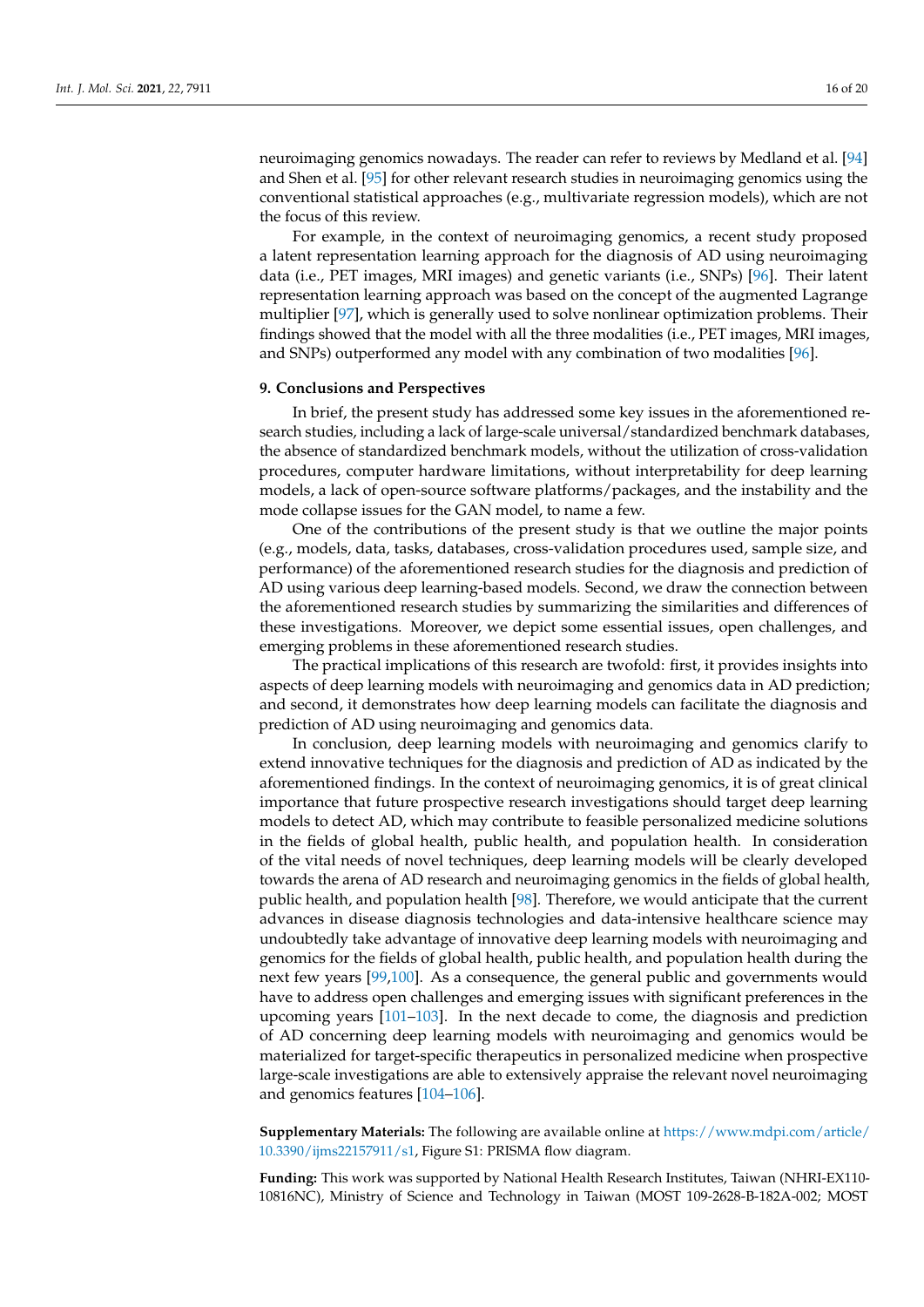110-2314-B-182A-048), Chang Gung Memorial Hospital (CMRPG8G1391, CMRPG8K1161, CM-RPG8K1461), and China Medical University Hospital (DMR-HHC-110-9).

**Conflicts of Interest:** The authors declare no conflict of interest.

# **References**

- <span id="page-16-0"></span>1. Kumar, A.; Singh, A. A review on Alzheimer's disease pathophysiology and its management: An update. *Pharmacol. Rep.* **2015**, *67*, 195–203. [\[CrossRef\]](http://doi.org/10.1016/j.pharep.2014.09.004)
- <span id="page-16-1"></span>2. Veitch, D.P.; Weiner, M.W.; Aisen, P.S.; Beckett, L.A.; Cairns, N.J.; Green, R.C.; Harvey, D.; Jack, C.R., Jr.; Jagust, W.; Morris, J.C. Understanding disease progression and improving Alzheimer's disease clinical trials: Recent highlights from the Alzheimer's Disease Neuroimaging Initiative. *Alzheimers Dement.* **2019**, *15*, 106–152. [\[CrossRef\]](http://doi.org/10.1016/j.jalz.2018.08.005)
- <span id="page-16-2"></span>3. Andrews, S.J.; Fulton-Howard, B.; Goate, A. Interpretation of risk loci from genome-wide association studies of Alzheimer's disease. *Lancet Neurol.* **2020**, *19*, 326–335. [\[CrossRef\]](http://doi.org/10.1016/S1474-4422(19)30435-1)
- <span id="page-16-3"></span>4. Tanveer, M.; Richhariya, B.; Khan, R.; Rashid, A.; Khanna, P.; Prasad, M.; Lin, C. Machine learning techniques for the diagnosis of Alzheimer's disease: A review. *ACM Trans. Multimed. Comput. Commun. Appl. (TOMM)* **2020**, *16*, 1–35. [\[CrossRef\]](http://doi.org/10.1145/3344998)
- <span id="page-16-4"></span>5. Khan, P.; Kader, M.F.; Islam, S.R.; Rahman, A.B.; Kamal, M.S.; Toha, M.U.; Kwak, K.-S. Machine Learning and Deep Learning Approaches for Brain Disease Diagnosis: Principles and Recent Advances. *IEEE Access* **2021**, *9*, 37622–37655. [\[CrossRef\]](http://doi.org/10.1109/ACCESS.2021.3062484)
- <span id="page-16-5"></span>6. LeCun, Y.; Bengio, Y.; Hinton, G. Deep learning. *Nature* **2015**, *521*, 436–444. [\[CrossRef\]](http://doi.org/10.1038/nature14539)
- 7. Hinton, G. Deep learning—A technology with the potential to transform health care. *JAMA* **2018**, *320*, 1101–1102. [\[CrossRef\]](http://doi.org/10.1001/jama.2018.11100)
- <span id="page-16-22"></span>8. Lin, E.; Lin, C.-H.; Lane, H.-Y. Relevant applications of generative adversarial networks in drug design and discovery: Molecular de novo design, dimensionality reduction, and de novo peptide and protein design. *Molecules* **2020**, *25*, 3250. [\[CrossRef\]](http://doi.org/10.3390/molecules25143250)
- 9. Ali, F.; El-Sappagh, S.; Islam, S.R.; Kwak, D.; Ali, A.; Imran, M.; Kwak, K.-S. A smart healthcare monitoring system for heart disease prediction based on ensemble deep learning and feature fusion. *Inf. Fusion* **2020**, *63*, 208–222. [\[CrossRef\]](http://doi.org/10.1016/j.inffus.2020.06.008)
- <span id="page-16-6"></span>10. Srinivasu, P.N.; SivaSai, J.G.; Ijaz, M.F.; Bhoi, A.K.; Kim, W.; Kang, J.J. Classification of skin disease using deep learning neural networks with MobileNet V2 and LSTM. *Sensors* **2021**, *21*, 2852. [\[CrossRef\]](http://doi.org/10.3390/s21082852) [\[PubMed\]](http://www.ncbi.nlm.nih.gov/pubmed/33919583)
- <span id="page-16-7"></span>11. Ching, T.; Himmelstein, D.S.; Beaulieu-Jones, B.K.; Kalinin, A.A.; Do, B.T.; Way, G.P.; Ferrero, E.; Agapow, P.M.; Zietz, M.; Hoffman, M.M.; et al. Opportunities and obstacles for deep learning in biology and medicine. *J. R. Soc. Interface* **2018**, *15*, 144. [\[CrossRef\]](http://doi.org/10.1098/rsif.2017.0387)
- 12. Dana, D.; Gadhiya, S.V.; St Surin, L.G.; Li, D.; Naaz, F.; Ali, Q.; Paka, L.; Yamin, M.A.; Narayan, M.; Goldberg, I.D.; et al. Deep Learning in Drug Discovery and Medicine; Scratching the Surface. *Molecules* **2018**, *23*, 2384. [\[CrossRef\]](http://doi.org/10.3390/molecules23092384)
- <span id="page-16-8"></span>13. Lin, E.; Kuo, P.H.; Liu, Y.L.; Yu, Y.W.; Yang, A.C.; Tsai, S.J. A Deep Learning Approach for Predicting Antidepressant Response in Major Depression Using Clinical and Genetic Biomarkers. *Front. Psychiatry* **2018**, *9*, 290. [\[CrossRef\]](http://doi.org/10.3389/fpsyt.2018.00290) [\[PubMed\]](http://www.ncbi.nlm.nih.gov/pubmed/30034349)
- <span id="page-16-9"></span>14. Lin, E.; Tsai, S.-J. Machine Learning in Neural Networks. In *Frontiers in Psychiatry*; Springer: Berlin/Heidelberg, Germany, 2019; pp. 127–137.
- <span id="page-16-10"></span>15. Moher, D.; Liberati, A.; Tetzlaff, J.; Altman, D.G.; Prisma Group. Preferred reporting items for systematic reviews and metaanalyses: The PRISMA statement. *PLoS Med.* **2009**, *6*, e1000097. [\[CrossRef\]](http://doi.org/10.1371/journal.pmed.1000097)
- <span id="page-16-11"></span>16. Raina, R.; Madhavan, A.; Ng, A.Y. Large-Scale Deep Unsupervised Learning Using Graphics Processors. In Proceedings of the 26th Annual International Conference on Machine Learning, Montreal, QC, Canada, 14–18 June 2009; pp. 873–880.
- <span id="page-16-12"></span>17. Guo, Y.; Liu, Y.; Oerlemans, A.; Lao, S.; Wu, S.; Lew, M.S. Deep learning for visual understanding: A review. *Neurocomputing* **2016**, *187*, 27–48. [\[CrossRef\]](http://doi.org/10.1016/j.neucom.2015.09.116)
- <span id="page-16-13"></span>18. Voulodimos, A.; Doulamis, N.; Doulamis, A.; Protopapadakis, E. Deep learning for computer vision: A brief review. *Comput. Intell. Neurosci.* **2018**, *2018*, 7068349. [\[CrossRef\]](http://doi.org/10.1155/2018/7068349) [\[PubMed\]](http://www.ncbi.nlm.nih.gov/pubmed/29487619)
- <span id="page-16-17"></span>19. Shrestha, A.; Mahmood, A. Review of deep learning algorithms and architectures. *IEEE Access* **2019**, *7*, 53040–53065. [\[CrossRef\]](http://doi.org/10.1109/ACCESS.2019.2912200)
- <span id="page-16-14"></span>20. Zhao, Z.-Q.; Zheng, P.; Xu, S.-T.; Wu, X. Object detection with deep learning: A review. *IEEE Trans. Neural Netw. Learn. Syst.* **2019**, *30*, 3212–3232. [\[CrossRef\]](http://doi.org/10.1109/TNNLS.2018.2876865)
- <span id="page-16-15"></span>21. Zhou, S.K.; Greenspan, H.; Davatzikos, C.; Duncan, J.S.; Van Ginneken, B.; Madabhushi, A.; Prince, J.L.; Rueckert, D.; Summers, R.M. A review of deep learning in medical imaging: Imaging traits, technology trends, case studies with progress highlights, and future promises. *Proc. IEEE* **2021**, *109*, 820–838. [\[CrossRef\]](http://doi.org/10.1109/JPROC.2021.3054390)
- <span id="page-16-20"></span>22. Eraslan, G.; Avsec, Ž.; Gagneur, J.; Theis, F.J. Deep learning: New computational modelling techniques for genomics. *Nat. Rev. Genet.* **2019**, *20*, 389–403. [\[CrossRef\]](http://doi.org/10.1038/s41576-019-0122-6)
- <span id="page-16-21"></span>23. Zou, J.; Huss, M.; Abid, A.; Mohammadi, P.; Torkamani, A.; Telenti, A. A primer on deep learning in genomics. *Nat. Genet.* **2019**, *51*, 12–18. [\[CrossRef\]](http://doi.org/10.1038/s41588-018-0295-5) [\[PubMed\]](http://www.ncbi.nlm.nih.gov/pubmed/30478442)
- <span id="page-16-16"></span>24. Biswas, M.; Kuppili, V.; Saba, L.; Edla, D.R.; Suri, H.S.; Cuadrado-Godia, E.; Laird, J.R.; Marinhoe, R.T.; Sanches, J.M.; Nicolaides, A. State-of-the-art review on deep learning in medical imaging. *Front. Biosci. (Landmark Ed.)* **2019**, *24*, 392–426.
- <span id="page-16-18"></span>25. Janke, J.; Castelli, M.; Popovič, A. Analysis of the proficiency of fully connected neural networks in the process of classifying digital images. Benchmark of different classification algorithms on high-level image features from convolutional layers. *Expert Syst. Appl.* **2019**, *135*, 12–38. [\[CrossRef\]](http://doi.org/10.1016/j.eswa.2019.05.058)
- <span id="page-16-19"></span>26. Anwar, S.M.; Majid, M.; Qayyum, A.; Awais, M.; Alnowami, M.; Khan, M.K. Medical image analysis using convolutional neural networks: A review. *J. Med. Syst.* **2018**, *42*, 1–13. [\[CrossRef\]](http://doi.org/10.1007/s10916-018-1088-1) [\[PubMed\]](http://www.ncbi.nlm.nih.gov/pubmed/30298337)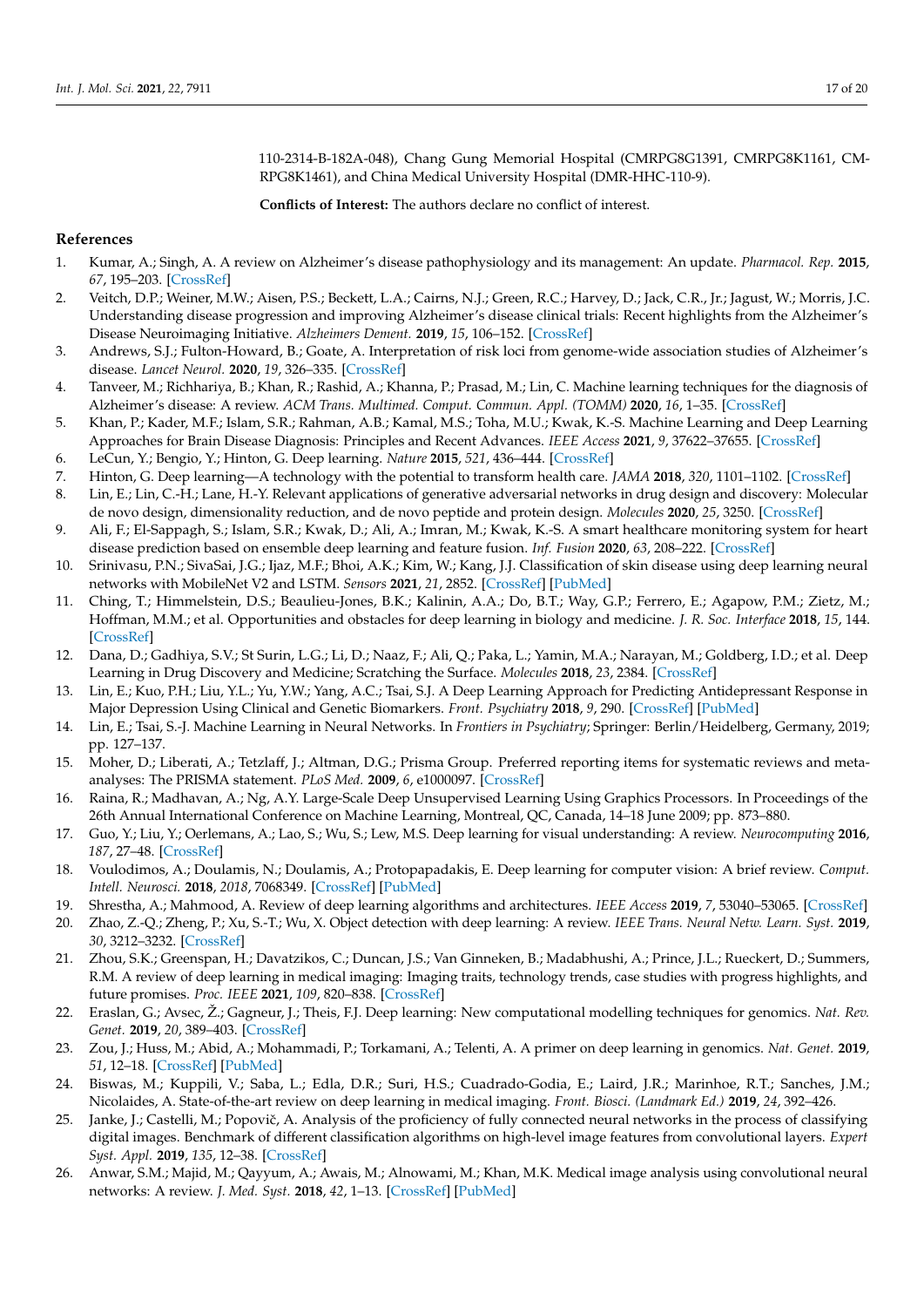- <span id="page-17-0"></span>27. Rawat, W.; Wang, Z. Deep convolutional neural networks for image classification: A comprehensive review. *Neural Comput.* **2017**, *29*, 2352–2449. [\[CrossRef\]](http://doi.org/10.1162/neco_a_00990)
- <span id="page-17-1"></span>28. He, K.; Zhang, X.; Ren, S.; Sun, J. Deep Residual Learning for Image Recognition. In Proceedings of the IEEE Conference on Computer Vision and Pattern Recognition, Las Vega, NV, USA, 27–30 June 2016; pp. 770–778.
- <span id="page-17-2"></span>29. Goodfellow, I.; Pouget-Abadie, J.; Mirza, M.; Xu, B.; Warde-Farley, D.; Ozair, S.; Courville, A.; Bengio, Y. Generative adversarial nets. In Proceedings of the Advances in Neural Information Processing Systems, Montreal, QC, Canada, 8–13 December 2014; pp. 2672–2680.
- <span id="page-17-3"></span>30. Alqahtani, H.; Kavakli-Thorne, M.; Kumar, G. Applications of generative adversarial networks (GANs): An updated review. *Arch. Comput. Methods Eng.* **2021**, *28*, 525–552. [\[CrossRef\]](http://doi.org/10.1007/s11831-019-09388-y)
- <span id="page-17-4"></span>31. Lan, L.; You, L.; Zhang, Z.; Fan, Z.; Zhao, W.; Zeng, N.; Chen, Y.; Zhou, X. Generative Adversarial Networks and Its Applications in Biomedical Informatics. *Front. Public Health* **2020**, *8*, 164. [\[CrossRef\]](http://doi.org/10.3389/fpubh.2020.00164)
- <span id="page-17-5"></span>32. Arjovsky, M.; Chintala, S.; Bottou, L. Wasserstein gan. *arXiv* **2017**, arXiv:1701.07875.
- <span id="page-17-6"></span>33. Gulrajani, I.; Ahmed, F.; Arjovsky, M.; Dumoulin, V.; Courville, A.C. Improved training of wasserstein gans. In Proceedings of the Advances in Neural Information Processing Systems, Long Beach, CA, USA, 4–9 December 2017; pp. 5767–5777.
- <span id="page-17-7"></span>34. Kingma, D.P.; Welling, M. Auto-encoding variational bayes. *arXiv* **2013**, arXiv:1312.6114.
- <span id="page-17-8"></span>35. Makhzani, A.; Shlens, J.; Jaitly, N.; Goodfellow, I.; Frey, B. Adversarial autoencoders. *arXiv* **2015**, arXiv:1511.05644.
- <span id="page-17-9"></span>36. Lin, E.; Mukherjee, S.; Kannan, S. A deep adversarial variational autoencoder model for dimensionality reduction in single-cell RNA sequencing analysis. *BMC Bioinform.* **2020**, *21*, 1–11. [\[CrossRef\]](http://doi.org/10.1186/s12859-020-3401-5)
- <span id="page-17-10"></span>37. Akhavan Aghdam, M.; Sharifi, A.; Pedram, M.M. Combination of rs-fMRI and sMRI Data to Discriminate Autism Spectrum Disorders in Young Children Using Deep Belief Network. *J. Digit. Imaging* **2018**, *31*, 895–903. [\[CrossRef\]](http://doi.org/10.1007/s10278-018-0093-8)
- <span id="page-17-11"></span>38. Hinton, G.E.; Osindero, S.; Teh, Y.-W. A fast learning algorithm for deep belief nets. *Neural Comput.* **2006**, *18*, 1527–1554. [\[CrossRef\]](http://doi.org/10.1162/neco.2006.18.7.1527)
- <span id="page-17-12"></span>39. Ji, N.-N.; Zhang, J.-S.; Zhang, C.-X. A sparse-response deep belief network based on rate distortion theory. *Pattern Recognit.* **2014**, *47*, 3179–3191. [\[CrossRef\]](http://doi.org/10.1016/j.patcog.2014.03.025)
- <span id="page-17-13"></span>40. Maj, C.; Azevedo, T.; Giansanti, V.; Borisov, O.; Dimitri, G.M.; Spasov, S.; Lió, P.; Merelli, I.; Alzheimer's Disease Neuroimaging Initiative. Integration of machine learning methods to dissect genetically imputed transcriptomic profiles in Alzheimer's disease. *Front. Genet.* **2019**, *10*, 726. [\[CrossRef\]](http://doi.org/10.3389/fgene.2019.00726) [\[PubMed\]](http://www.ncbi.nlm.nih.gov/pubmed/31552082)
- <span id="page-17-14"></span>41. Lee, T.; Lee, H. Prediction of Alzheimer's disease using blood gene expression data. *Sci. Rep.* **2020**, *10*, 1–13. [\[CrossRef\]](http://doi.org/10.1038/s41598-020-60595-1) [\[PubMed\]](http://www.ncbi.nlm.nih.gov/pubmed/32103140)
- <span id="page-17-15"></span>42. Park, J.; Kim, H.; Kim, J.; Cheon, M. A practical application of generative adversarial networks for RNA-seq analysis to predict the molecular progress of Alzheimer's disease. *PLoS Comput. Biol.* **2020**, *16*, e1008099. [\[CrossRef\]](http://doi.org/10.1371/journal.pcbi.1008099) [\[PubMed\]](http://www.ncbi.nlm.nih.gov/pubmed/32706788)
- <span id="page-17-16"></span>43. Kim, S.-H.; Yang, S.; Lim, K.-H.; Ko, E.; Jang, H.-J.; Kang, M.; Suh, P.-G.; Joo, J.-Y. Prediction of Alzheimer's disease-specific phospholipase c gamma-1 SNV by deep learning-based approach for high-throughput screening. *Proc. Natl. Acad. Sci. USA* **2021**, *118*, e2011250118. [\[CrossRef\]](http://doi.org/10.1073/pnas.2011250118) [\[PubMed\]](http://www.ncbi.nlm.nih.gov/pubmed/33397809)
- <span id="page-17-17"></span>44. Park, C.; Ha, J.; Park, S. Prediction of Alzheimer's disease based on deep neural network by integrating gene expression and DNA methylation dataset. *Expert Syst. Appl.* **2020**, *140*, 112873. [\[CrossRef\]](http://doi.org/10.1016/j.eswa.2019.112873)
- <span id="page-17-18"></span>45. Ju, R.; Hu, C.; Zhou, P.; Li, Q. Early Diagnosis of Alzheimer's Disease Based on Resting-State Brain Networks and Deep Learning. *IEEE/ACM Trans. Comput. Biol. Bioinform.* **2017**, *16*, 244–257. [\[CrossRef\]](http://doi.org/10.1109/TCBB.2017.2776910) [\[PubMed\]](http://www.ncbi.nlm.nih.gov/pubmed/29989989)
- <span id="page-17-19"></span>46. Shen, T.; Jiang, J.; Lu, J.; Wang, M.; Zuo, C.; Yu, Z.; Yan, Z. Predicting Alzheimer Disease from mild cognitive impairment with a deep belief network based on 18F-FDG-PET Images. *Mol. Imaging* **2019**, *18*, 1536012119877285. [\[CrossRef\]](http://doi.org/10.1177/1536012119877285) [\[PubMed\]](http://www.ncbi.nlm.nih.gov/pubmed/31552787)
- <span id="page-17-20"></span>47. Zhou, P.; Jiang, S.; Yu, L.; Feng, Y.; Chen, C.; Li, F.; Liu, Y.; Huang, Z. Use of a sparse-response deep belief network and extreme learning machine to discriminate levels of cognitive impairment due to Alzheimer's Disease based on amyloid PET/MRI images. *Front. Med.* **2020**, *7*, 987.
- <span id="page-17-21"></span>48. Ning, K.; Chen, B.; Sun, F.; Hobel, Z.; Zhao, L.; Matloff, W.; Toga, A.W.; Alzheimer's Disease Neuroimaging Initiative. Classifying Alzheimer's disease with brain imaging and genetic data using a neural network framework. *Neurobiol. Aging* **2018**, *68*, 151–158. [\[CrossRef\]](http://doi.org/10.1016/j.neurobiolaging.2018.04.009) [\[PubMed\]](http://www.ncbi.nlm.nih.gov/pubmed/29784544)
- <span id="page-17-22"></span>49. Zhou, T.; Thung, K.H.; Zhu, X.; Shen, D. Effective feature learning and fusion of multimodality data using stage-wise deep neural network for dementia diagnosis. *Hum. Brain Mapp.* **2019**, *40*, 1001–1016. [\[CrossRef\]](http://doi.org/10.1002/hbm.24428) [\[PubMed\]](http://www.ncbi.nlm.nih.gov/pubmed/30381863)
- <span id="page-17-23"></span>50. Zhou, J.; Hu, L.; Jiang, Y.; Liu, L. A correlation analysis between SNPs and ROIs of Alzheimer's disease based on deep learning. *BioMed Res. Int.* **2021**, *2021*, 8890513. [\[CrossRef\]](http://doi.org/10.1155/2021/8890513) [\[PubMed\]](http://www.ncbi.nlm.nih.gov/pubmed/33628827)
- <span id="page-17-24"></span>51. Parihar, M.S.; Brewer, G.J. Amyloid-β as a modulator of synaptic plasticity. *J. Alzheimers Dis.* **2010**, *22*, 741–763. [\[CrossRef\]](http://doi.org/10.3233/JAD-2010-101020)
- <span id="page-17-25"></span>52. Jaganathan, K.; Panagiotopoulou, S.K.; McRae, J.F.; Darbandi, S.F.; Knowles, D.; Li, Y.I.; Kosmicki, J.A.; Arbelaez, J.; Cui, W.; Schwartz, G.B. Predicting splicing from primary sequence with deep learning. *Cell* **2019**, *176*, 535–548. [\[CrossRef\]](http://doi.org/10.1016/j.cell.2018.12.015) [\[PubMed\]](http://www.ncbi.nlm.nih.gov/pubmed/30661751)
- <span id="page-17-26"></span>53. Yang, Y.R.; Jung, J.; Kim, S.; Hamada, K.; Suzuki, A.; Kim, H.; Lee, J.; Kwon, O.; Lee, Y.; Kim, J. Forebrain-specific ablation of phospholipase Cγ1 causes manic-like behavior. *Mol. Psychiatry* **2017**, *22*, 1473–1482. [\[CrossRef\]](http://doi.org/10.1038/mp.2016.261)
- <span id="page-17-27"></span>54. Rowe, C.C.; Bourgeat, P.; Ellis, K.A.; Brown, B.; Lim, Y.Y.; Mulligan, R.; Jones, G.; Maruff, P.; Woodward, M.; Price, R. Predicting Alzheimer disease with β-amyloid imaging: Results from the Australian imaging, biomarkers, and lifestyle study of ageing. *Ann. Neurol.* **2013**, *74*, 905–913. [\[CrossRef\]](http://doi.org/10.1002/ana.24040)
- <span id="page-17-28"></span>55. Marcus, D.S.; Wang, T.H.; Parker, J.; Csernansky, J.G.; Morris, J.C.; Buckner, R.L. Open Access Series of Imaging Studies (OASIS): Cross-sectional MRI data in young, middle aged, nondemented, and demented older adults. *J. Cogn. Neurosci.* **2007**, *19*, 1498–1507. [\[CrossRef\]](http://doi.org/10.1162/jocn.2007.19.9.1498) [\[PubMed\]](http://www.ncbi.nlm.nih.gov/pubmed/17714011)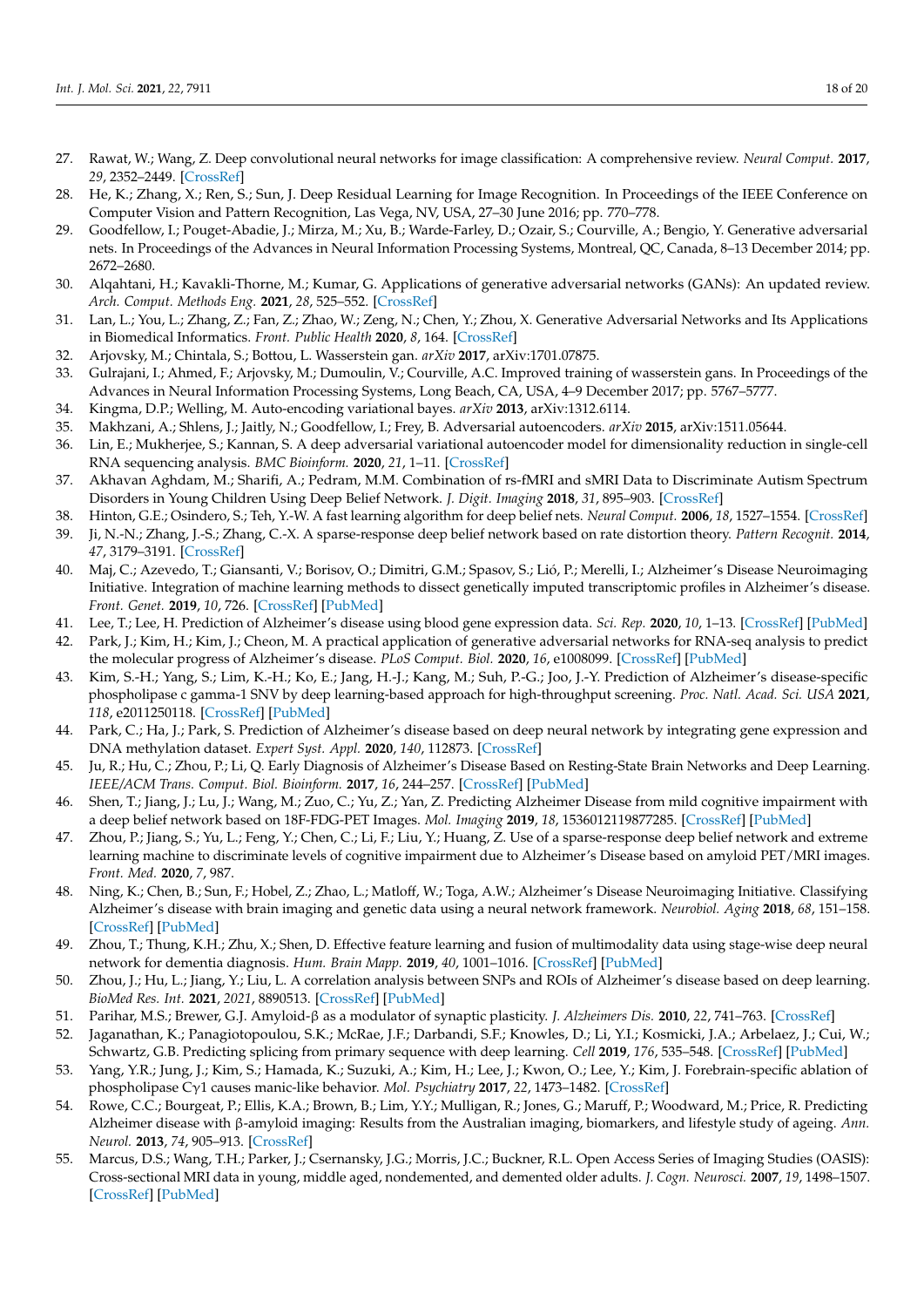- <span id="page-18-0"></span>56. Iwatsubo, T. Japanese Alzheimer's Disease Neuroimaging Initiative: Present status and future. *Alzheimers Dement.* **2010**, *6*, 297–299. [\[CrossRef\]](http://doi.org/10.1016/j.jalz.2010.03.011) [\[PubMed\]](http://www.ncbi.nlm.nih.gov/pubmed/20451880)
- <span id="page-18-1"></span>57. Hendrix, J.A.; Finger, B.; Weiner, M.W.; Frisoni, G.B.; Iwatsubo, T.; Rowe, C.C.; Kim, S.Y.; Guinjoan, S.M.; Sevlever, G.; Carrillo, M.C. The worldwide Alzheimer's disease neuroimaging initiative: An update. *Alzheimers Dement.* **2015**, *11*, 850–859. [\[CrossRef\]](http://doi.org/10.1016/j.jalz.2015.05.008) [\[PubMed\]](http://www.ncbi.nlm.nih.gov/pubmed/26194318)
- <span id="page-18-2"></span>58. Fonseka, T.M.; MacQueen, G.M.; Kennedy, S.H. Neuroimaging biomarkers as predictors of treatment outcome in major depressive disorder. *J. Affect. Disord.* **2018**, *233*, 21–35. [\[CrossRef\]](http://doi.org/10.1016/j.jad.2017.10.049) [\[PubMed\]](http://www.ncbi.nlm.nih.gov/pubmed/29150145)
- <span id="page-18-3"></span>59. Kang, S.-G.; Cho, S.-E. Neuroimaging Biomarkers for Predicting Treatment Response and Recurrence of Major Depressive Disorder. *Int. J. Mol. Sci.* **2020**, *21*, 2148. [\[CrossRef\]](http://doi.org/10.3390/ijms21062148) [\[PubMed\]](http://www.ncbi.nlm.nih.gov/pubmed/32245086)
- <span id="page-18-4"></span>60. Hariri, A.R.; Drabant, E.M.; Weinberger, D.R. Imaging genetics: Perspectives from studies of genetically driven variation in serotonin function and corticolimbic affective processing. *Biol. Psychiatry* **2006**, *59*, 888–897. [\[CrossRef\]](http://doi.org/10.1016/j.biopsych.2005.11.005)
- <span id="page-18-5"></span>61. Rabl, U.; Scharinger, C.; Müller, M.; Pezawas, L. Imaging genetics: Implications for research on variable antidepressant drug response. *Expert Rev. Clin. Pharmacol.* **2010**, *3*, 471–489. [\[CrossRef\]](http://doi.org/10.1586/ecp.10.35) [\[PubMed\]](http://www.ncbi.nlm.nih.gov/pubmed/22111678)
- <span id="page-18-6"></span>62. Mufford, M.S.; Stein, D.J.; Dalvie, S.; Groenewold, N.A.; Thompson, P.M.; Jahanshad, N. Neuroimaging genomics in psychiatry— A translational approach. *Genome Med.* **2017**, *9*, 1–12. [\[CrossRef\]](http://doi.org/10.1186/s13073-017-0496-z) [\[PubMed\]](http://www.ncbi.nlm.nih.gov/pubmed/29179742)
- <span id="page-18-7"></span>63. Thompson, P.M.; Stein, J.L.; Medland, S.E.; Hibar, D.P.; Vasquez, A.A.; Renteria, M.E.; Toro, R.; Jahanshad, N.; Schumann, G.; Franke, B. The ENIGMA Consortium: Large-scale collaborative analyses of neuroimaging and genetic data. *Brain Imaging Behav.* **2014**, *8*, 153–182. [\[CrossRef\]](http://doi.org/10.1007/s11682-013-9269-5)
- <span id="page-18-8"></span>64. Gottesman, I.I.; Gould, T.D. The endophenotype concept in psychiatry: Etymology and strategic intentions. *Am. J. Psychiatry* **2003**, *160*, 636–645. [\[CrossRef\]](http://doi.org/10.1176/appi.ajp.160.4.636)
- <span id="page-18-9"></span>65. Meyer-Lindenberg, A.; Weinberger, D.R. Intermediate phenotypes and genetic mechanisms of psychiatric disorders. *Nat. Rev. Neurosci.* **2006**, *7*, 818–827. [\[CrossRef\]](http://doi.org/10.1038/nrn1993) [\[PubMed\]](http://www.ncbi.nlm.nih.gov/pubmed/16988657)
- <span id="page-18-10"></span>66. Viviani, R.; Lehmann, M.L.; Stingl, J.C. Use of magnetic resonance imaging in pharmacogenomics. *Br. J. Clin. Pharmacol.* **2014**, *77*, 684–694. [\[CrossRef\]](http://doi.org/10.1111/bcp.12197) [\[PubMed\]](http://www.ncbi.nlm.nih.gov/pubmed/23802603)
- <span id="page-18-11"></span>67. Braskie, M.N.; Ringman, J.M.; Thompson, P.M. Neuroimaging measures as endophenotypes in Alzheimer's disease. *Int. J. Alzheimers Dis.* **2011**, *2011*, 490140. [\[CrossRef\]](http://doi.org/10.4061/2011/490140) [\[PubMed\]](http://www.ncbi.nlm.nih.gov/pubmed/21547229)
- <span id="page-18-12"></span>68. Chung, J.; Wang, X.; Maruyama, T.; Ma, Y.; Zhang, X.; Mez, J.; Sherva, R.; Takeyama, H.; Lunetta, K.L.; Farrer, L.A. Genome-wide association study of Alzheimer's disease endophenotypes at prediagnosis stages. *Alzheimers Dement.* **2018**, *14*, 623–633. [\[CrossRef\]](http://doi.org/10.1016/j.jalz.2017.11.006) [\[PubMed\]](http://www.ncbi.nlm.nih.gov/pubmed/29274321)
- <span id="page-18-13"></span>69. Carter, C.S.; Bearden, C.E.; Bullmore, E.T.; Geschwind, D.H.; Glahn, D.C.; Gur, R.E.; Meyer-Lindenberg, A.; Weinberger, D.R. Enhancing the informativeness and replicability of imaging genomics studies. *Biol. Psychiatry* **2017**, *82*, 157–164. [\[CrossRef\]](http://doi.org/10.1016/j.biopsych.2016.08.019) [\[PubMed\]](http://www.ncbi.nlm.nih.gov/pubmed/27793332)
- <span id="page-18-14"></span>70. Pereira, L.P.; Köhler, C.A.; Stubbs, B.; Miskowiak, K.W.; Morris, G.; de Freitas, B.P.; Thompson, T.; Fernandes, B.S.; Brunoni, A.R.; Maes, M. Imaging genetics paradigms in depression research: Systematic review and meta-analysis. *Prog. Neuro-Psychopharmacol. Biol. Psychiatry* **2018**, *86*, 102–113. [\[CrossRef\]](http://doi.org/10.1016/j.pnpbp.2018.05.012) [\[PubMed\]](http://www.ncbi.nlm.nih.gov/pubmed/29778546)
- <span id="page-18-15"></span>71. Wang, H.; Nie, F.; Huang, H.; Risacher, S.; Ding, C.; Saykin, A.J.; Shen, L. Sparse multi-task regression and feature selection to identify brain imaging predictors for memory performance. In Proceedings of the 2011 International Conference on Computer Vision, Barcelona, Spain, 6–13 November 2011; pp. 557–562.
- <span id="page-18-16"></span>72. Evgeniou, A.; Pontil, M. Multi-task feature learning. *Adv. Neural Inf. Process. Syst.* **2007**, *19*, 41.
- <span id="page-18-17"></span>73. Wang, H.; Nie, F.; Huang, H.; Yan, J.; Kim, S.; Risacher, S.; Saykin, A.; Shen, L. High-order multi-task feature learning to identify longitudinal phenotypic markers for alzheimer's disease progression prediction. *Adv. Neural Inf. Process. Syst.* **2012**, *25*, 1277–1285.
- <span id="page-18-18"></span>74. Coleman, C.; Narayanan, D.; Kang, D.; Zhao, T.; Zhang, J.; Nardi, L.; Bailis, P.; Olukotun, K.; Ré, C.; Zaharia, M. Dawnbench: An end-to-end deep learning benchmark and competition. *Training* **2017**, *100*, 102.
- <span id="page-18-19"></span>75. Wu, Z.; Ramsundar, B.; Feinberg, E.N.; Gomes, J.; Geniesse, C.; Pappu, A.S.; Leswing, K.; Pande, V. MoleculeNet: A benchmark for molecular machine learning. *Chem. Sci.* **2018**, *9*, 513–530. [\[CrossRef\]](http://doi.org/10.1039/C7SC02664A)
- <span id="page-18-20"></span>76. Costello, J.C.; Heiser, L.M.; Georgii, E.; Gönen, M.; Menden, M.P.; Wang, N.J.; Bansal, M.; Hintsanen, P.; Khan, S.A.; Mpindi, J.-P. A community effort to assess and improve drug sensitivity prediction algorithms. *Nat. Biotechnol.* **2014**, *32*, 1202. [\[CrossRef\]](http://doi.org/10.1038/nbt.2877) [\[PubMed\]](http://www.ncbi.nlm.nih.gov/pubmed/24880487)
- <span id="page-18-21"></span>77. Wen, J.; Thibeau-Sutre, E.; Diaz-Melo, M.; Samper-González, J.; Routier, A.; Bottani, S.; Dormont, D.; Durrleman, S.; Burgos, N.; Colliot, O. Convolutional neural networks for classification of Alzheimer's disease: Overview and reproducible evaluation. *Med. Image Anal.* **2020**, *63*, 101694. [\[CrossRef\]](http://doi.org/10.1016/j.media.2020.101694)
- <span id="page-18-24"></span>78. Dufumier, B.; Gori, P.; Battaglia, I.; Victor, J.; Grigis, A.; Duchesnay, E. Benchmarking CNN on 3D Anatomical Brain MRI: Architectures, Data Augmentation and Deep Ensemble Learning. *arXiv* **2021**, arXiv:2106.01132.
- <span id="page-18-22"></span>79. Tagaris, A.; Kollias, D.; Stafylopatis, A.; Tagaris, G.; Kollias, S. Machine learning for neurodegenerative disorder diagnosis—survey of practices and launch of benchmark dataset. *Int. J. Artif. Intell. Tools* **2018**, *27*, 1850011. [\[CrossRef\]](http://doi.org/10.1142/S0218213018500112)
- <span id="page-18-23"></span>80. Mysinger, M.M.; Carchia, M.; Irwin, J.J.; Shoichet, B.K. Directory of useful decoys, enhanced (DUD-E): Better ligands and decoys for better benchmarking. *J. Med. Chem.* **2012**, *55*, 6582–6594. [\[CrossRef\]](http://doi.org/10.1021/jm300687e) [\[PubMed\]](http://www.ncbi.nlm.nih.gov/pubmed/22716043)